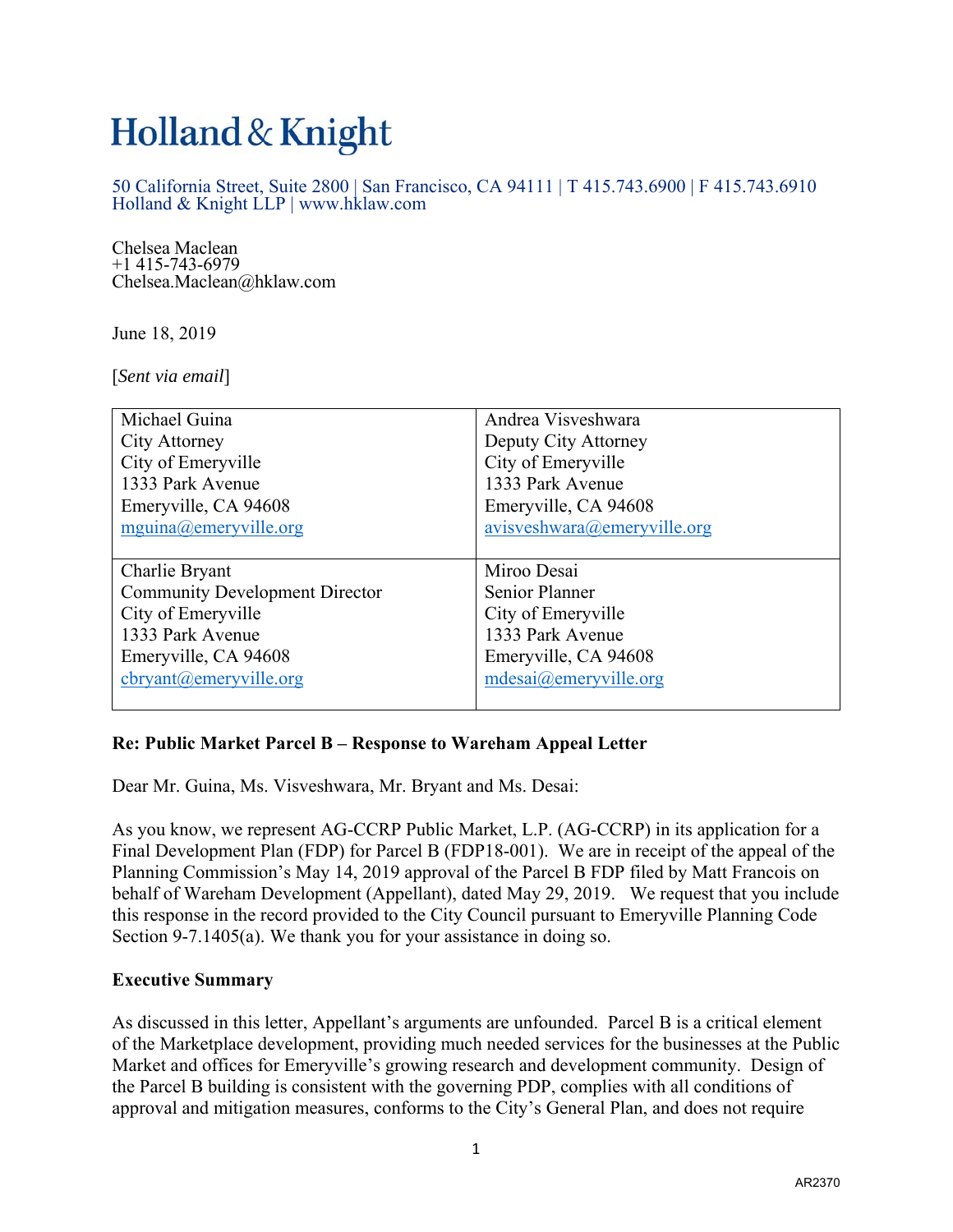additional review under the California Environmental Quality Act (CEQA). The following summarizes our responses to the Appellant's contentions, as discussed in further detail in this letter:

- (Section I) Appellant's Interest Given the continually shifting nature of the Appellant's objections and behavior throughout the appeal process, we find it hard to believe that the Appellant's interest is motivated purely by its objections to the design of Parcel B. Further, we find it telling that the alternative designs proposed by the Appellant don't address any of their complaints about the Parcel B FDP; rather, they increase the views from the Appellant's building to the Bay, indicating that Appellant's real interest may be protection of tenant views.
- (Section II) Background There has been remarkable continuity on this project with full fluency of the PDP's goals, intent and objectives of the original approvals, as well as the precise, technical requirements. The Appellant has been involved in the process since the PDP was adopted, and nonetheless went forward with the EmeryStation project with full and complete notice of the PDP's permitted development, but now continues to raise comments on features already approved in the context of the PDP and Marketplace Environmental Impact Report (EIR).
- (Section III) FDP is Consistent with the Governing PDP The PDP conceptualized a total development envelope, allowing for flexibility in the overall project design as the parcelspecific designs are refined, with limitations considering the total scope of development and the associated environmental impacts. The Parcel B FDP adheres to the PDP. The 113 foot proposed height is less than the "not to exceed 120 feet" Parcel B standard and undimensioned PDP plans. The retail square footage is less than that identified in the PDP for Parcel B. The proposed research and development square footage is greater than that identified in the PDP for Parcel B; as discussed below, detailed environmental analysis confirmed there are no new impacts associated with the Parcel B proposal. The Parcel B FDP responds to current market conditions with a design and floorplates that will attract research and development tenants, activate the pedestrian experience and enhance the mixed use district.
- (Section IV) FDP Complies with Conditions of Approval and Mitigation Measures There has been ample planning and analysis of the Parcel B FDP in relation to the PDP design standards, conditions of approval, and mitigation measures. This ultimately resulted in very clear and thoughtful statements by the Planning Commissioners at the four hearings to date on the Parcel B FDP. The Commissioners' statements, backed by substantial evidence, demonstrate that the FDP substantially conforms to the PDP. Specifically, the Parcel B FDP complies with the aesthetic and wind conditions of approval. The project creates a vital streetscape that enhances the pedestrian experience. A computerized wind tunnel study, the best scientific wind analysis available, finds that conditions will be *improved* by the addition of the proposed Parcel B building and, therefore, will not result in significant wind impacts.
- (Section V) FDP is Consistent with the City's General Plan A city has broad discretion to construe its policies in light of its plan's purposes. Here, the Parcel B FDP is clearly consistent with the General Plan's urban design goals.
- (Section VI) More CEQA is Not Required CEQA includes a strong presumption against requiring any further environmental review once an EIR has been prepared for a project. A detailed, 65-page Environmental Checklist was prepared to consider the environmental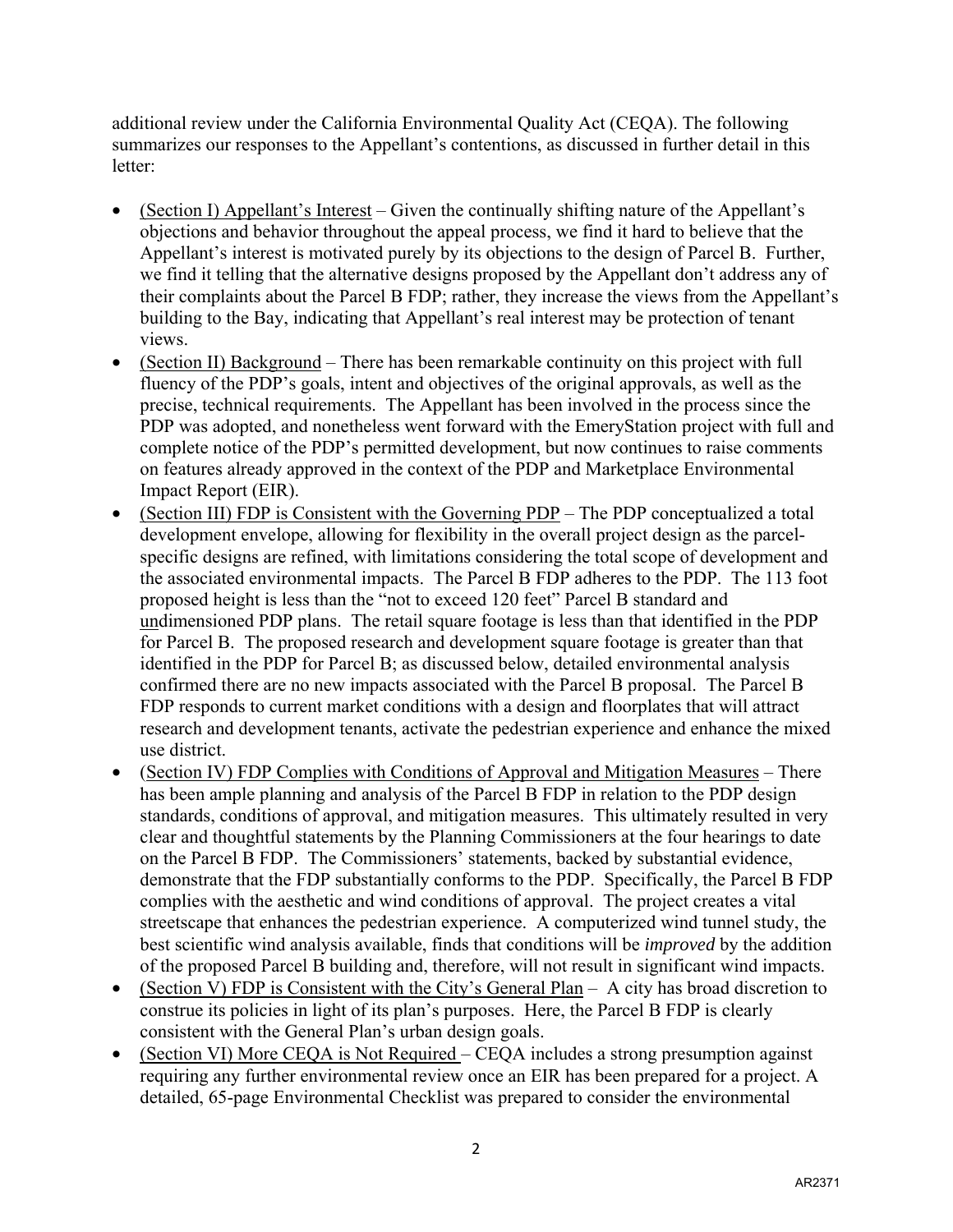impacts associated with the Parcel B FDP in relation to the impacts identified in the prior EIR. There are no circumstances requiring further environmental review. Specifically, a traffic analysis concludes that the proposed FDP will generate fewer trips compared to the PDP. As noted, a computerized wind tunnel study shows that the Parcel B building will improve wind conditions. Notably, the Parcel B FDP qualifies for a state law (SB 743), which provides that aesthetic impacts may not be considered significant impacts. Finally, while not directly addressed in the Appellant's letter, we feel compelled to address what may be the Appellant's concern – views – and note that private views are not protected under any applicable law here.

• (Section VII) The Proposed Design Alternatives are Not Feasible – The alternatives are not feasible for a number of reasons. In short, they are cost-prohibitive and are not counterbalanced by any additional revenue generating space/use. The Appellant, itself, has recognized that underground parking is not viable in connection with its Berkeley  $10<sup>th</sup>$  Street project. From an aesthetic perspective, the designs suffer from the same critiques that the Appellant's architects raised in reference to the Parcel B FDP.

The Parcel B FDP's benefits are countless, as best described by Commissioner Keller, quoted in full below and excerpted here: "This project as before us continues the intention of the 2008 PDP, while providing our best chance in today's economy of supporting existing businesses in the Public Market; while creating the interest, draw and excitement to attract new retail and food services in the Public Market and the greater neighborhood."

Based on the ample analysis and substantial record created during the entitlement process and through the 5+ month appeal process, we respectfully request that the City Council affirm the Planning Commission May 14, 2019 unanimous vote denying the appeal and approving the Parcel B FDP. (Emeryville Code, § 9-7.1405)

# **I. The Appellant's Interest**

At the outset, we find it hard to believe that the Appellant's interest is motivated purely by its objections to the design of Parcel B given the continually shifting nature of the Appellant's objections and behavior throughout the appeal process. Commissioner Keller expressed this sentiment at the April 25, 2019 Parcel B FDP approval hearing. He stressed that "the applicant has been more than patient on this." "The appellant keeps throwing up [issues], and each time they come to us it's something different. You know, before it was about creating a seven story canyon, now that seems to have disappeared and now it's all about wind – so I'm really upset with this..." Underlying Appellant's arguments, it seems clear that the Appellant is anticompetitive and perhaps concerned about views at its EmeryStation property, which are addressed in Section VI(D).

The Appellant's behavior evidences "gamesmanship," indicating its motivation may be anticompetitive. First, as identified to the Planning Commission, the Appellant already commented on the scope and scale of the development in 2007 before the EIR was certified. (See, e.g., Final EIR, Comment B5). Over a decade later, the Appellant continues to make many of the same comments about massing and design. These comments were, however, addressed in the Final EIR in 2007. The City Council then certified the Marketplace EIR in July 2008 and approved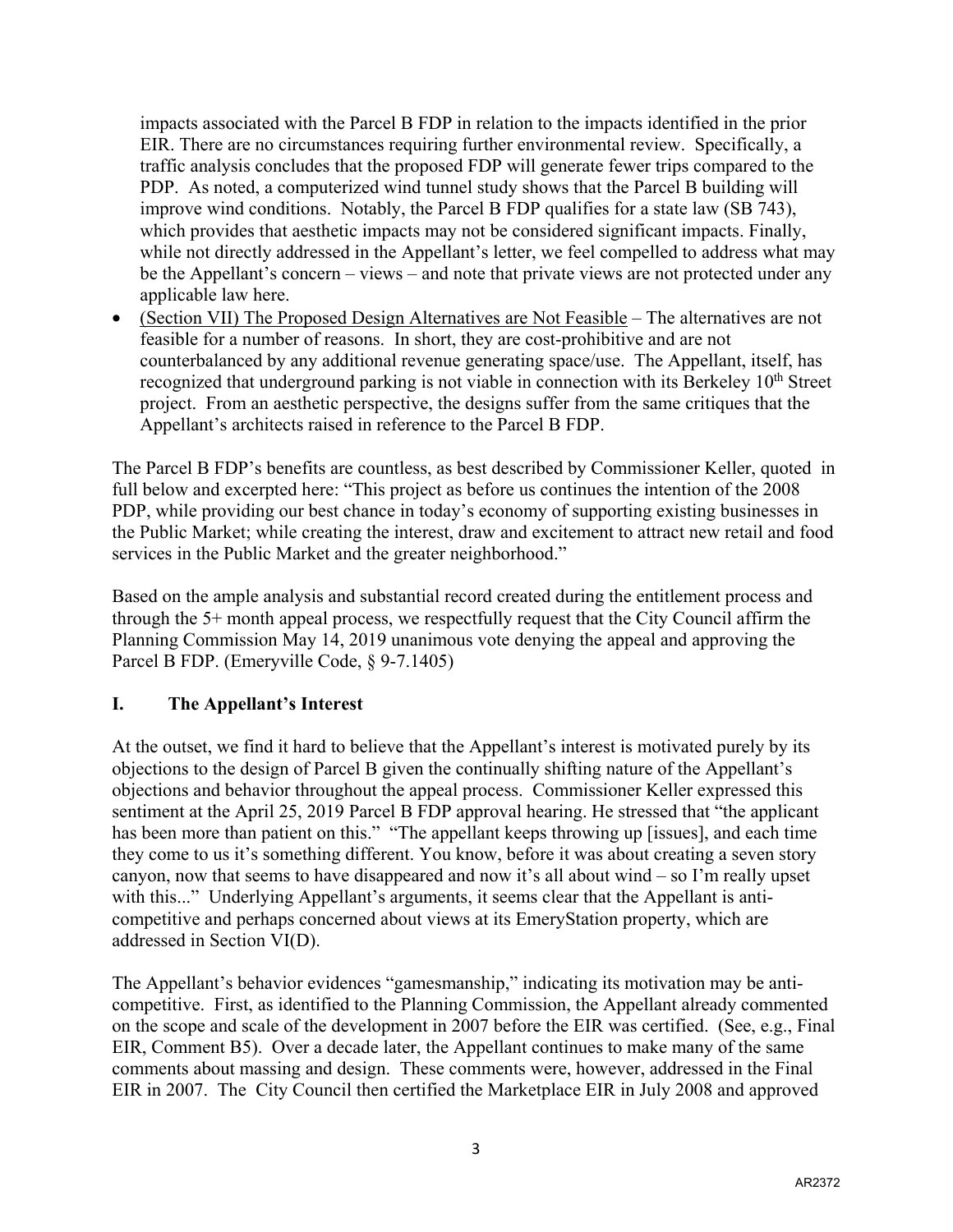the PDP in August 2008. With full and complete notice of the Marketplace project, Appellant proceeded with its development plan for the EmeryStation West office/laboratory project, which we understand was later approved in 2010. Now, Appellant continues to raise comments on features already approved in the context of the EIR and PDP to slow the processing of this office/R&D project. As represented by the Public Market Food Hall vendors at the January 24, 2019 Planning Commission hearing, the Parcel B office/R&D project will complete the vision of the Marketplace project and activate the project's mixed uses to ensure its overall success.

Second, the Appellant continues to utilize delay tactics to slow the processing of the Parcel B FDP. During the processing of the FDP, the Appellant did not attend the December Study Session. Instead, the Appellant appealed the Planning Commission's approval of the Parcel B FDP on January 24, 2019 in a 3-page letter. The Appellant then waited until 4:59 pm the night of the April 24, 2019 Parcel B appeal hearing to submit supplemental materials, including a wind study that was dated 5 days prior (on April 19, 2019). This "late hit" submittal ultimately necessitated a continuance of the appeal hearing to May 14, 2019, further delaying the processing of the FDP. $<sup>1</sup>$ </sup>

We note that in response to the Appellant's "late hit" submittal, we submitted a preliminary computerized wind tunnel study. This report was prepared to address the Appellant's concerns. As the most scientific form of wind analysis, it takes several weeks to prepare. It was provided by Charlie Bryant to the Appellant as soon as it was completed on May 13, 2019. With approximately 25 hours' notice, the Appellant had a full evening and business day to share the study with the Appellant's consultant and respond before the May 14th hearing.

Finally, it appears Appellant is using the planning process to exercise control over the development of the EmeryStation cluster. In the time between the original approval hearing and the continued appeal hearing, AG-CCRP representatives attempted to meet with representatives of the Appellant. Those meetings were cancelled, however, for a number of reasons. With very little notice, the Appellant requested that City officials be present at one meeting, which was not possible to coordinate. Additionally, again with very little notice, the Appellant provided alternative designs that were clearly infeasible just days before the April 25, 2019 hearing. That the Appellant "on its own initiative spent a good deal of money and time working with experienced laboratory architect DGA and other consultants to create alternative designs"<sup>2</sup> demonstrates the Appellant's intention to circumvent the Planning Commission and approval process to control design of competitors' projects.

 $\overline{a}$ 

<sup>&</sup>lt;sup>1</sup> The gamesmanship of such "late hit" submittals ultimately frustrates the purpose of CEQA review. As the court acknowledged in *Citizens for Responsible Equitable Environmental Development v. City of San Diego* (2011) 196 Cal. App. 4th 515, 527, voluminous submittals made on the day of the hearing were clearly intended only to preserve an appeal, did not offer the agency "the opportunity to evaluate and respond to them," and were insufficient to exhaust administrative remedies.

<sup>&</sup>lt;sup>2</sup> Wareham Development Appeal of the Planning Commission's May 14, 2019 Approval of Final Development Plan for the Marketplace Redevelopment Project, "Parcel B" (FDP 18-001) at p. 14 (May 29, 2019) [Hereinafter "Appeal"].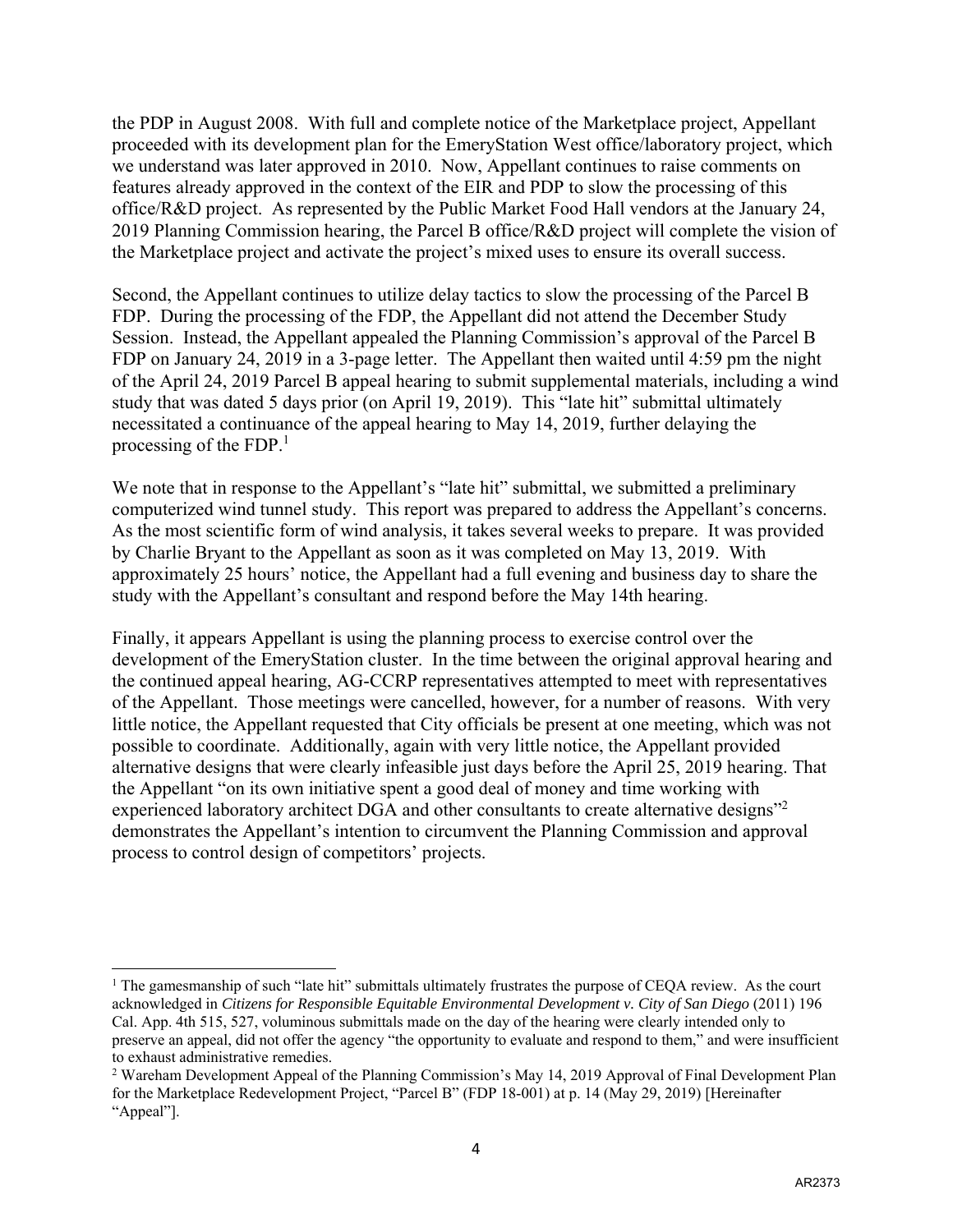With this background, it came as little surprise that the Appellant would now submit an approximately 150 page appeal letter more than 5 months into an elongated appeal process.<sup>3</sup> None of this behavior seems to reflect an Appellant that merely wants to helpfully suggest design modifications. Rather, this behavior reflects the behavior of an Appellant<sup>4</sup> seeking to slow and stop a project in an anti-competitive manner.<sup>5</sup>

#### **II. Background**

 $\overline{\phantom{a}}$ 

There has been careful consideration of development on Parcel B for over a decade. The following is a brief history of the Parcel B Project, including all approvals and the Appellant's objections. The Appellant first commented on the Project's massing and design in 2007 in connection with the Marketplace PDP and EIR to which the City responded. The City then certified the Project's EIR and approved the PDP in 2008. The Marketplace Final EIR, certified on July 15, 2008, included analysis of the "Reduced Main Street Alternative." The Reduced Main Street Alternative included the realignment of Shellmound St. to allow the construction of 120,000 GSF office, 29,150 GSF commercial and parking on Parcel B. Mitigation measures were further modified to address the Reduced Main Street Alternative. Two years later, in 2010, the Appellant's EmeryStation West project was approved.

In 2016, the City approved Parcel B's FDP. A modified plan was proposed at a 2018 study session and the Planning Commission approved the Parcel B FDP on January 24, 2019. The Appellant then appealed the decision on February 8, 2019. On March 19, 2019, the City Council remanded the appeal to the Planning Commission to address the concerns raised in the

<sup>&</sup>lt;sup>3</sup> The new, 150-page letter calls into question the propriety and legality of doing so, given that the City Council's direction that the remand to the Planning Commission was limited to the "issues raised in the appeal letter from Wareham dated February 8, 2019." (Resolution FDP18-001R). Following the Planning Commission's January 24, 2019 approval of the FDP, AG-CCRP has now spent more than 5 months addressing this appeal. The Appellant's tactic of continually delaying the process, and now flooding the record at such a late stage, sets a bad precedent. <sup>4</sup> We note that the Appellant has previously challenged the Parcel A FDP. According to the Wareham Development website, the company has eleven properties in Emeryville. All but two of which are within the EmeryStation cluster. Of those nine EmeryStation properties, seven are listed for laboratory use with the remaining two properties being the Amtrak Station and the Terraces. Notably, the EmeryStation listings tout Wareham Development's strong relationship with the R&D community and emphasize the properties' state-of-the-art R&D facilities. This saturated concentration of properties in the EmeryStation cluster indicates Wareham's intention to control the cluster and monopolize Emeryville's research and development facilities. *See generally*, Properties: Emeryville, California, WAREHAM PROPERTIES (last accessed June 7, 2019), http://www.warehamdevelopment.com/prop-emeryville.html. We note that a comprehensive study of all CEQA lawsuits filed between 2010-2012 reveals systematic abuse of CEQA litigation that undermines the state's environmental, social equity, and economic priorities. The study revealed that while only 8% of lawsuits are officially brought by business groups and competitors, 64% of those filing CEQA lawsuits are individuals or 'local groups,' the vast majority of which have no prior track record of environmental advocacy – and CEQA litigation abuse is significantly the domain of special interests such as competitors and labor unions seeking non-environmental outcomes. Hiring a law firm to predict dire environmental consequences of a development project and even eventually sue the project is a common and well-documented CEQA abuse tactic employed by competitors. Jennifer Hernandez, David Friedman, and Stephanie DeHerrera. 2015. *In the Name of the Environment: How Litigation Abuse Under the California Environmental Quality Act Undermines California's Environmental, Social Equity, and Economic Priorities – and Proposed Reforms to Protect the Environment from CEQA Litigation Abuse*. Available at: https://www.hklaw.com/publications/in-the-name-of-the-environmentlitigation-abuse-under-ceqa-august-2015/, last accessed June 3, 2019.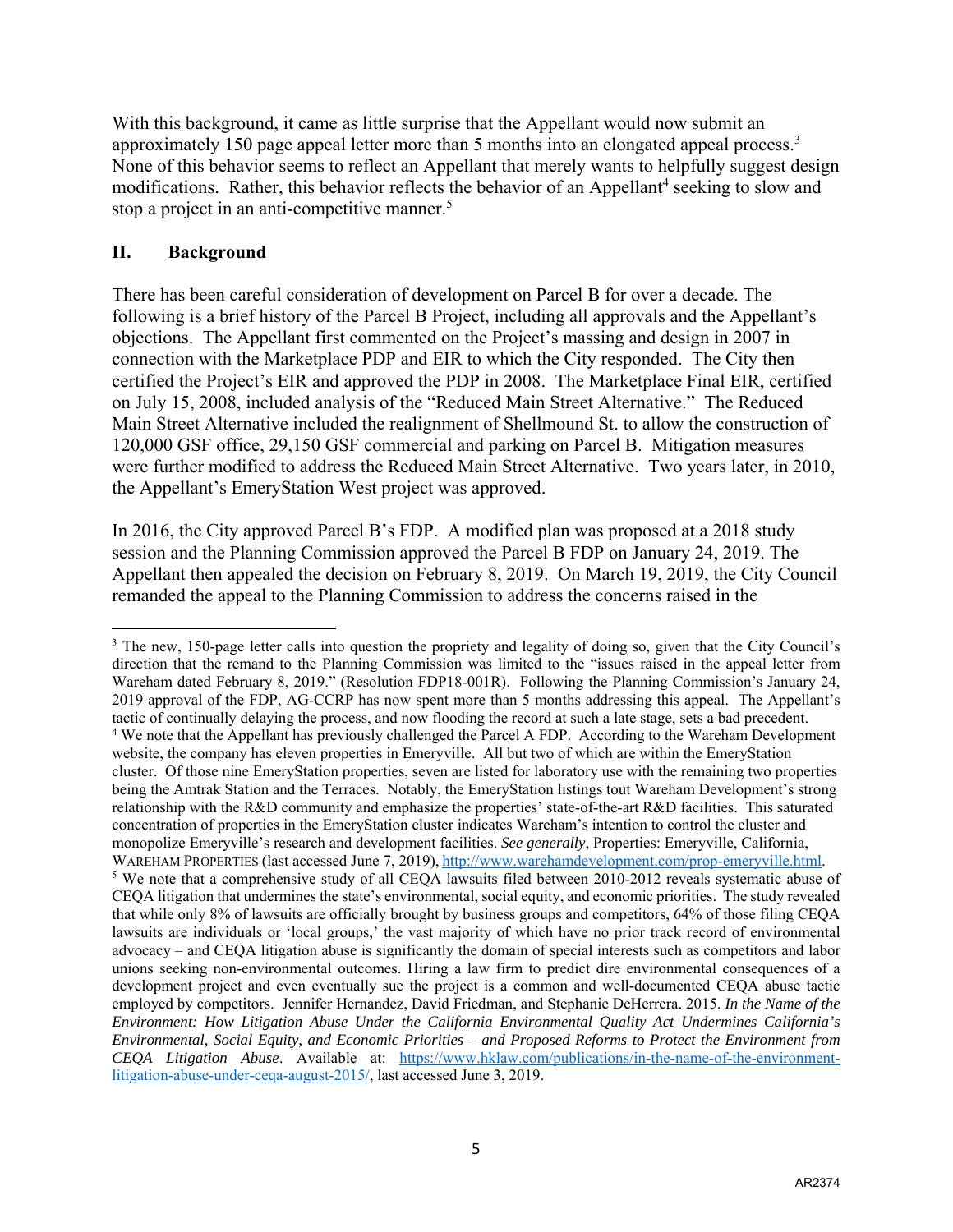Appellant's appeal. AG-CCRP made repeated attempts to meet with the Appellant prior to the April 25, 2019 Parcel B FDP appeal hearing. As a result of the Appellant's late hit submittal, the hearing was postponed until May 14th, 2019, when the Planning Commission voted unanimously to re-approve the Parcel B FDP.

Notwithstanding the Appellant's objections, there has been remarkable continuity on this project. Charlie Bryant and Miroo Desai led the planning process when the PDP was processed and continue to provide invaluable insight on the project processing. For what it's worth, our firm has represented AG-CCRP as well as its predecessor, TMG Partners, on the Marketplace project, now commonly referred to as the Public Market project, for more than 13 years in entitlement processing, regulatory permitting, due diligence and transactional support. This is not a project where there has been turn-over resulting in unfamiliarity with the original approvals. To the contrary, this project has been processed with full fluency of the goals, intent and objectives of the original approvals, as well as the precise, technical requirements. Adherence to the spirit of the PDP, as well it its technical requirements, is discussed and demonstrated in the following discussion.

# **III. FDP is Consistent with the Governing PDP**

The Appellant cites the legal standard for approving an FDP (Emeryville Planning Code Section 9-7.1004(b):

In approving a final development plan, the Planning Commission must make both of the following findings:

(1) The final development plan substantially conforms to the preliminary development plan.

(2) Changes and conditions of approval specified by the City Council in its approval of the preliminary development plan have been met.

The Appellant does not, however, capture the overarching principle behind the Planned Unit Development (PUD) District, the PDP/FDP process or the PDP substantial conformance determination.

The Emeryville Code explains that PUD zones are intended to "encourage the creative development of large sites so as to permit flexibility in physical design, achieve attractive designs which encourage large-scale site planning, and ensure that the applicable provisions of the General Plan are established early in the formation of such development proposals. (Emeryville Planning Code Section 9-7.1001) A PDP is intended to establish the zoning for a site and a FDP is intended to refine a parcel-specific design over time with detailed design specifications. (Emeryville Planning Code Section 9-7.1003, 9-7.1009)

Accordingly, the Marketplace PDP and EIR establish a development envelope, with numeric standards. The standards for Parcel B are copied below (PDP, Section I(A)(3)):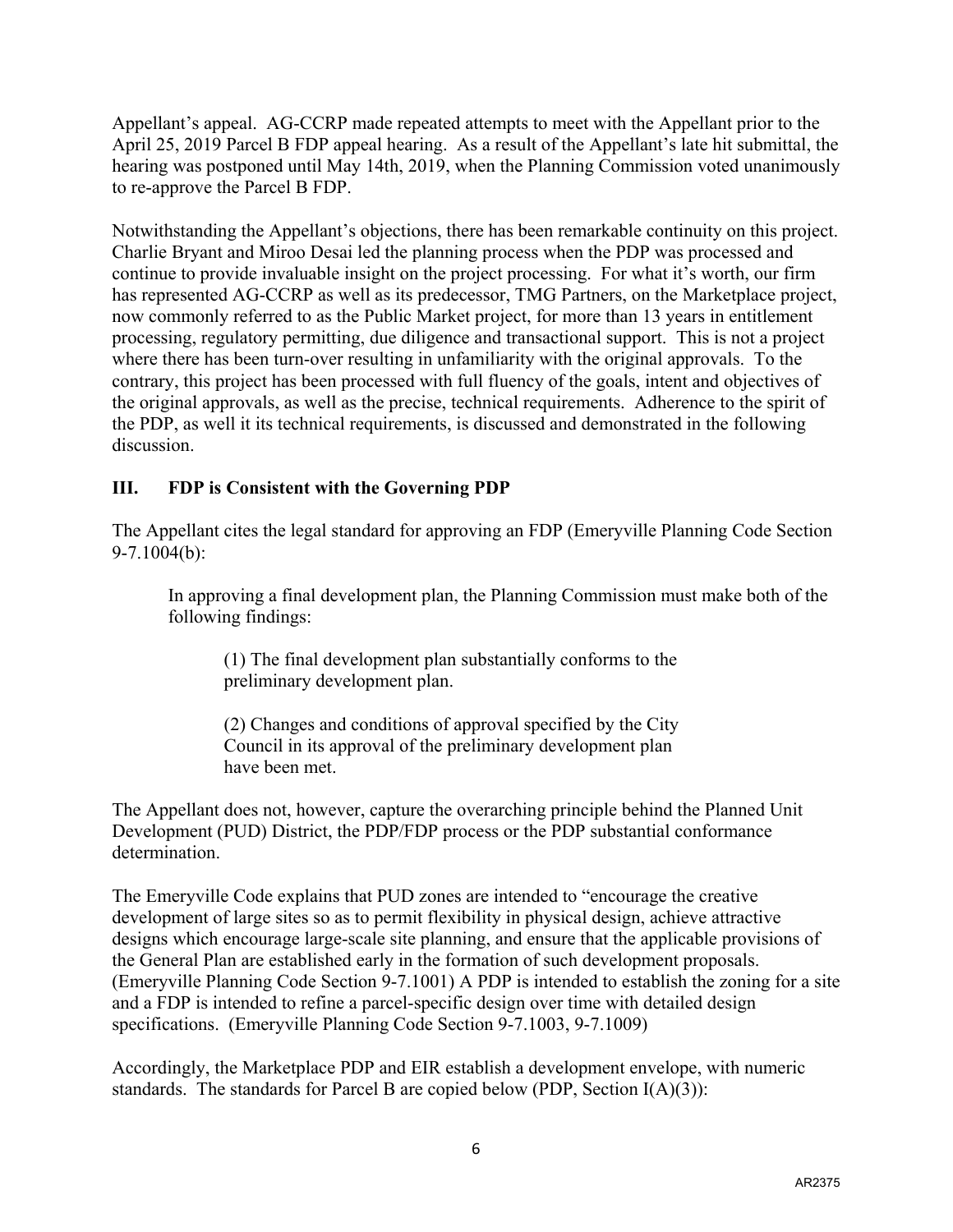Shellmound Site: Construction of: Office 1: 120,000 sq. ft. (5 floors over 5 floors of parking) Commercial E: 29,150 sq. ft. (2 floors) Parking C: 518 spaces (5 floors) Height: Maximum height not to exceed 120 feet

**Importantly, the numeric standards identified for the Parcel B building did NOT specify the length of the building or differentiate between the height of the building on the northern or southern end; rather, the height standard is "not to exceed 120 feet."** In contrast, the PDP did distinguish height standards within parcels for other parcels. See, for example, the varying height standards for the site now known as Parcel A (PDP, Section  $I(A)(3)$ :

(2) Shellmound site: Construction of:

Northern Portion: Residential 3: 196 units Retail C: 6,200 sq. ft. Parking B: 127 spaces Height: 14-level tower with a maximum height of 175 feet

Southern Portion: Residential 2: 10 townhouses Retail B: 8,525 sq. ft. Parking A: 541 spaces Height: 4.5 levels with maximum height of 50 feet

As shown, the numeric standards for Parcel B did not create a shorter height standard for either portion of the parcel allowing for the reasonable interpretation that the 120 foot height standard applies to the entire parcel. Further, the approved plans, those dated April 16, 2008, consisting of pages 1 to 15 and copied below, did NOT include dimensions for the length of the buildings nor for the height of the northern end of the parcel.

It should be noted that the renderings the Appellant's attorney attached as Exhibit C (pages 84 – 104) include colored renderings of the block level massing that were not part of the legally binding approved plans. The legally binding approved plans are attached as Exhibit A. As the date or source of these renderings is not known, they should not be considered in determining PDP conformance. These irrelevant drawings are attached as Exhibit B.

#### *A. Intent of the PDP*

Notably, the PDP describes the intent of the PDP in three instances. The PDP was intended to allow some flexibility so long as final development plans "substantially comply" with the spirit and intent of the Marketplace PDP to "create a vibrant, mixed use neighborhood" (PDP, §III.A.1.d., III.B.1.d, III.C.1.b.):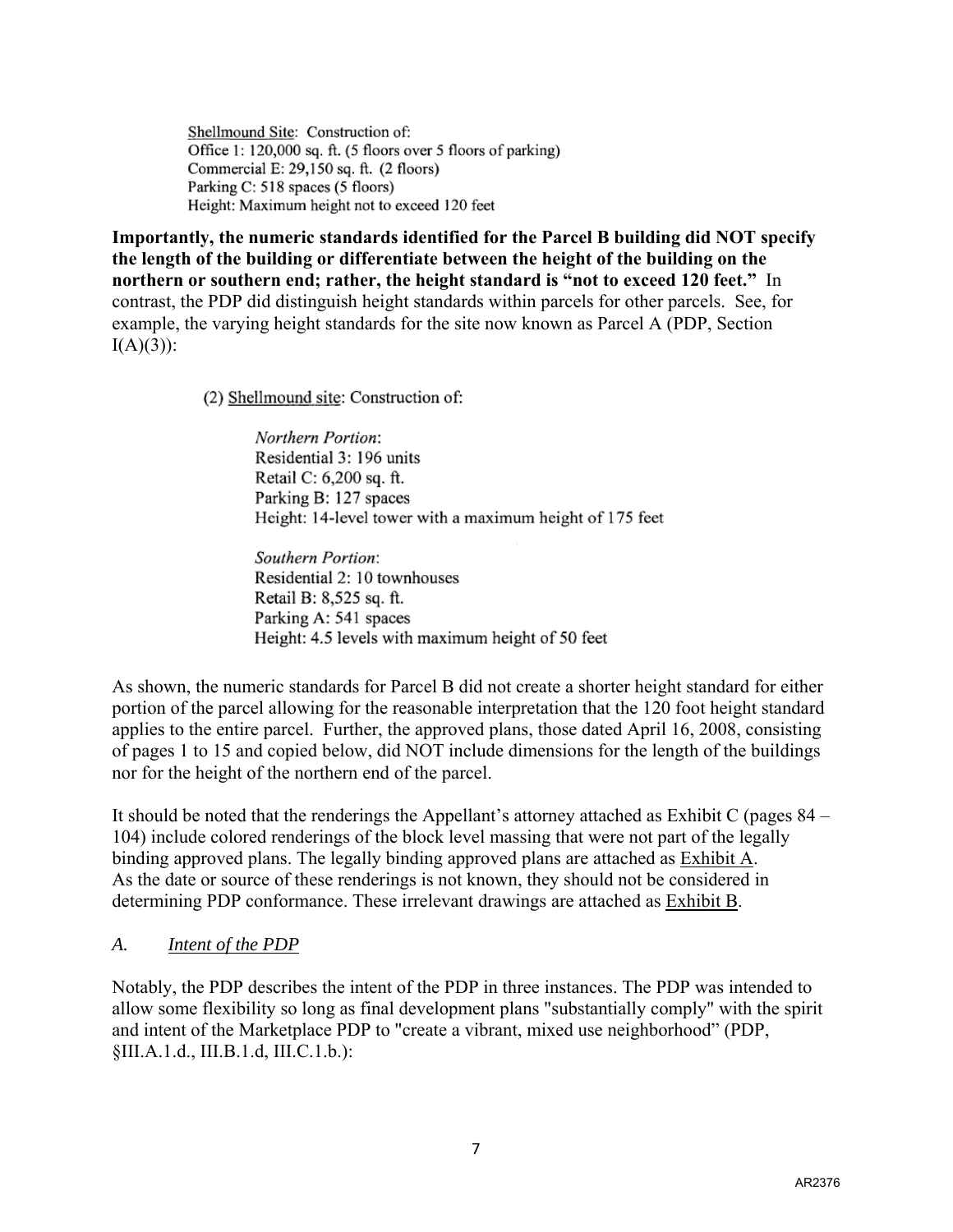The intent of the PDP is to achieve a vibrant, mixed use neighborhood. The Final Development Plan may allow any use, including multi-family residential and any use allowed on Table 1 above; provided however, that if any allowed use other than the allowed use designated on the Preliminary Development Plan, or any increase in the square footage or number of units is proposed in any building designated as residential in the Preliminary Development Plan, the Applicant shall submit a traffic study and the City shall require appropriate compliance with the California Environmental Quality Act prior to approval.

In other words, the PDP was conceptualized as a total development envelope, with limitations based on the total scope of development and the associated environmental impacts.

# *B. FDP Conformance to PDP*

The Parcel B FDP adheres to the spirit outlined in the above PDP language. Parcel B consists of 14,000 square feet of retail space, 150,000 square feet of office/lab space and 565 parking spaces. The proposed height is 113 feet. Although the research and development square footage of office is greater that identified in the PDP for Parcel B, the retail square footage is less than that identified in the PDP for Parcel B. While the northern portion of the building extends taller than the diagrams in the PDP plans, as discussed above, it's a more than reasonable interpretation that the height is consistent with the numeric standards that identify 120 feet as the height standard for the entire parcel.

Even acknowledging that the northern end of the building extends higher than the diagrams in the PDP plans, there are no environmental impacts associated with that increase, as addressed in Section VI below. Moreover, the applicable conditions have been satisfied. In particular, a traffic study prepared by Kimley Horn and submitted to the Planning Commission demonstrates that the proposed Parcel B FDP project would generate fewer trips when compared to the PDP.

The Appellant notes that Jeffrey Heller finds the FDP does not conform with the PDP. In contrast with the City staff and AG-CCRP's consultants, who have been involved in design and entitlement processing since the PDP was approved, Mr. Heller has not been involved in the project in the intervening decade since the PDP was approved. With this context, Mr. Heller's letter mischaracterizes the Parcel B building and the overall urban design implementation as a whole.

The Public Market architects from Hart Howerton have explained that the current master plan for the overall site, and for Parcel B in particular, is a real-world, practical evolution of the PDP that can be implemented in today's market. Hart Howerton is confident that the same sort of design refinement and minor variations would occur if Heller Manus had been commissioned to execute the work. Mr. Heller states that "the length of the proposed building is unprecedented." In fact, the Bay Street and the Appellant's Emerytech buildings are both longer than the Parcel B building. Mr. Heller's concerns about a super block, excessive shadows, unscreened parking and wind exceedances are equally misinformed. For example, wind analysis indicates that placement of the open-air parking levels will help mitigate wind speeds. Further, the building's variation

 $\overline{\phantom{a}}$  $<sup>6</sup>$  Appeal (Exhibit F) at p. 1.</sup>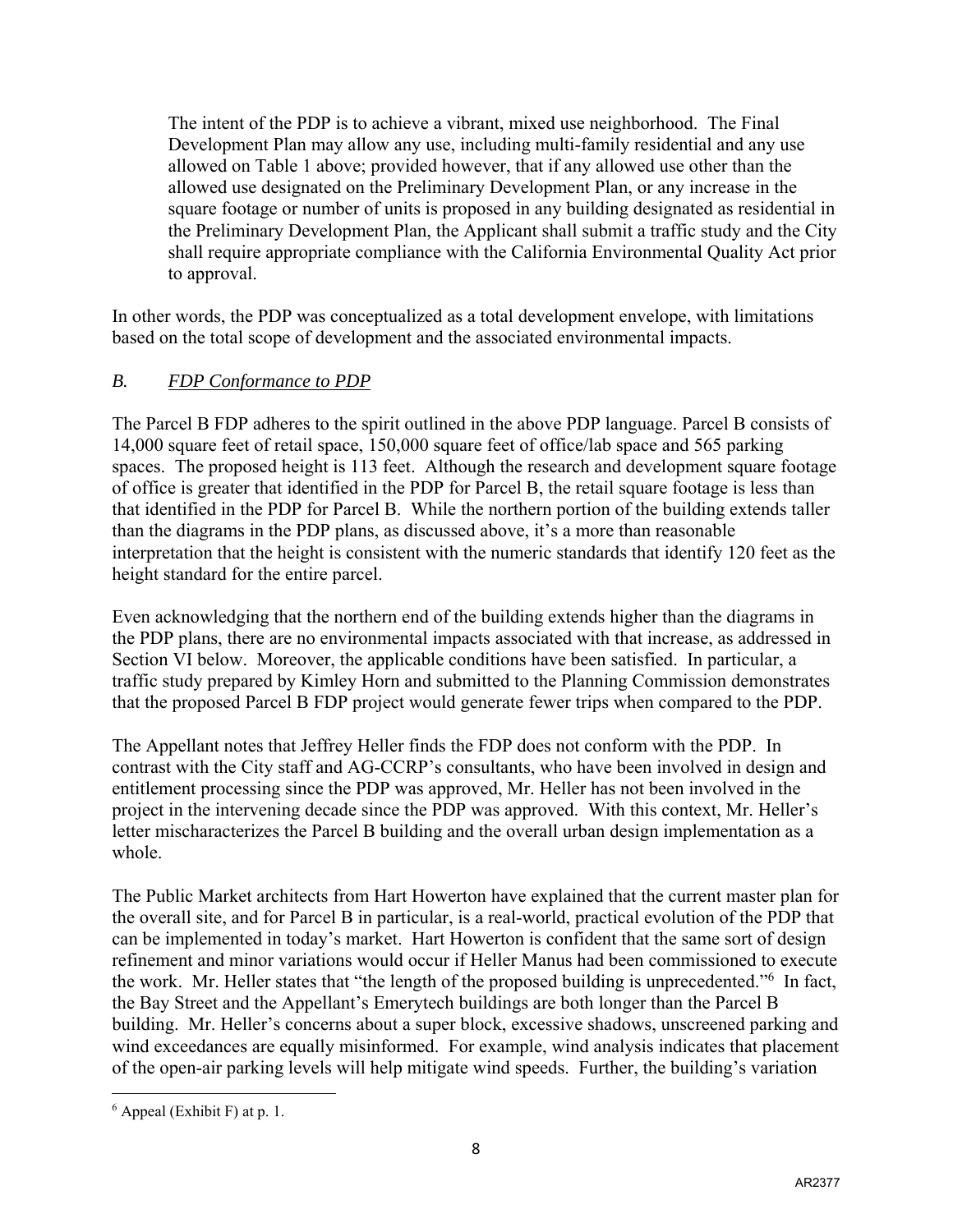and articulation are incorporated into the facade design, rather than changes in height and massing. Contrary to Mr. Heller's contention that "the proposed project does not expand the pedestrian network," the overall project has built a more comprehensive pedestrian and multimodal network than envisioned in the PDP. A more careful review of the final building design and overall project design would likely lead Mr. Heller to a different set of observations.

Finally, it is noted that at the May 14 continuation of the April 25th, 2019 Planning Commission hearing (Continued May 14th Hearing) Chair Barrera concluded that "in reading all the material and going back to the conditions of approval and the PDP, I find that this project is in substantial compliance with the . . . previously approved PDP." Agreeing, Commissioner Keller noted that because the "proposal is not substantially or significantly different than the . . . approved PDP . . . it does not require council approval or an amendment of the EIR."

## *C. Relevance of Parcel A*

We disagree with the Appellant's argument in footnote 4 that the development on Parcel A is not relevant to the proposal on Parcel B. This comment is raised in relation to the discussion in the Planning Commission staff reports noting that Parcel A was approved at a lower height than as permitted in the PDP. As described above, the PDP was approved to achieve a "vibrant mixed use neighborhood." For anyone that does not recall, the project was the first neighborhood development in the nation to achieve LEED Platinum certification by the U.S. Green Building Council and has been designated by the California Department of Housing and Community Development as a Gold Catalyst Project as a critical Transit Oriented Development housing project. These awards were based on the project's critical mix of high density uses near transit. Contrary to the Appellant's intimation, the awards celebrate the project's development of a green neighborhood and mix of uses and not the exact height dimensions listed in a PDP.

Notably, the Appellant also challenged the original Parcel A FDP using many of the same tactics that the Appellant is using now, resulting in a shorter building on Parcel A. As discussed, the PDP was conceptualized as a total development envelope, with limitations based on considering the total scope of development and the associated environmental impacts. In that case, with a substantially shorter building on Parcel A (86 feet on the northern end and 50 feet on the southern end) rather than the 175 feet approved in the PDP, it can be argued that doing so created more project-wide capacity in comparison to the approved PDP.

In footnote 5, the Appellant disputes the distance between Parcels A and B, claiming that a reduction of 8 feet in the FDP from the PDP is significant. First, it is noted here that at groundlevel the PDP actually included *no* gap between Parcels A and B as the PDP indicated that ground level retail may be constructed. **In that sense, the proposed Parcel B FDP creates a greater ground-level gap than the PDP, which thereby results in a better pedestrian experience, with more activated open space for community gathering, along Shellmound Street.**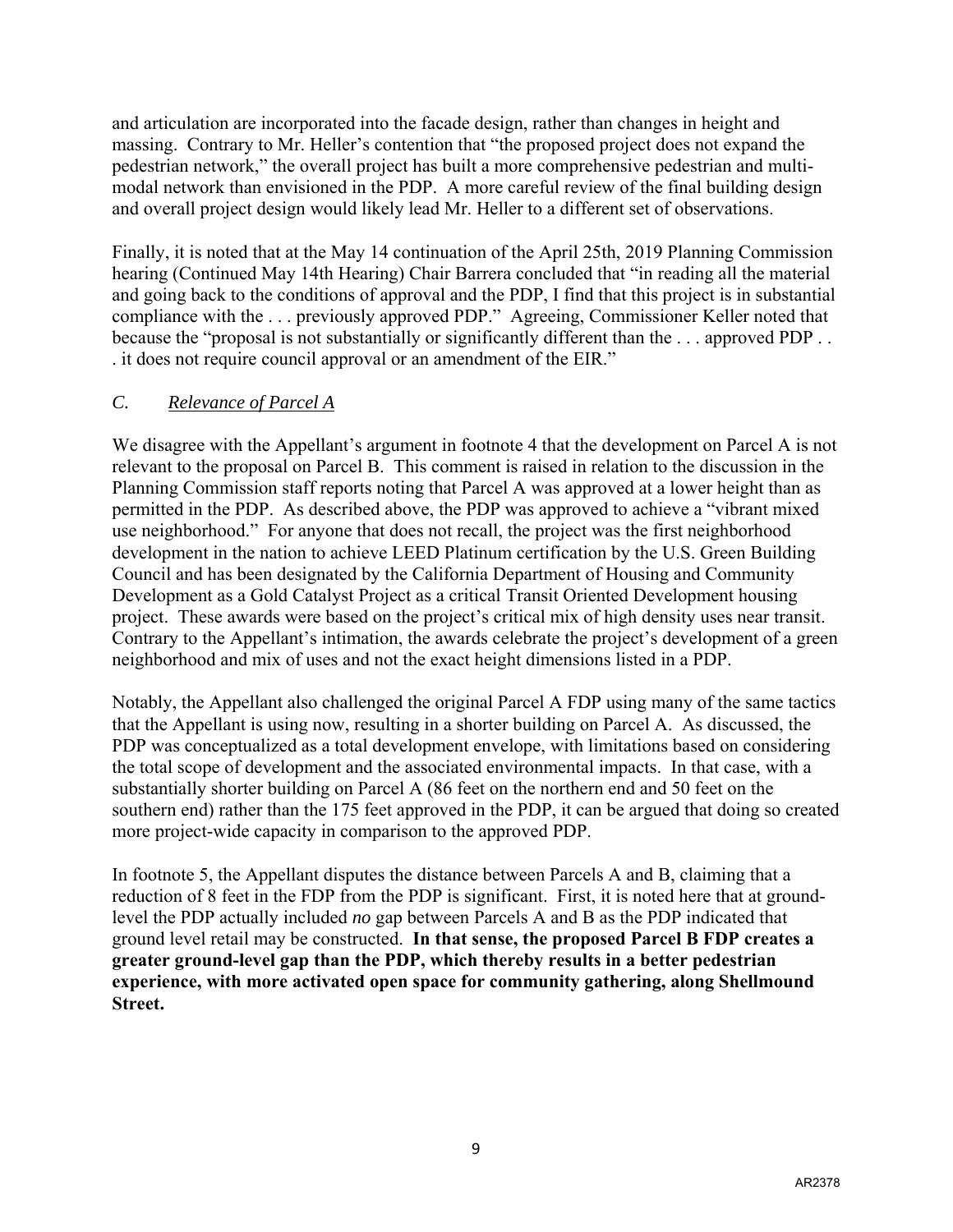

Hart Howerton explains that because the Parcel A building is set back from the property line in some instances and encroaches the line in others, Parcel A is usually within 1' to 2' of the property subdivision line. Therefore, Hart Howerton utilized the property subdivision line for measuring purposes. In the approved Parcel B FDP, the Parcel B stair tower is 58'-3" from the property line with Parcel A. The majority of the massing of Parcel B is an additional 11'-3" further back, for a total of 69'-6" overall. At the Continued May 14th Hearing, Chair Barrera stressed that "68 feet of separation between buildings is not a narrow gap . . . the separation between Parcel A and Parcel B will fit perfectly into the context of Emeryville and it's in substantial compliance with the 76 feet that was analyzed as part of the PDP." Additionally, Commissioner Keller analyzed the spacing of all of the Appellant's buildings in the EmeryStation cluster. Commissioner Keller shared a figure showing that, in fact, Parcel B "will have the greatest distance separating it from EmeryStation West than any distance within Emeryville's buildings or its neighbors."

# **IV. FDP Complies with Conditions of Approval and Mitigation Measures**

The Parcel B FDP complies with the Conditions of Approval and Mitigation Measures as discussed below. Given that AG-CCRP has processed and received approvals from the Planning Commission for five FDPs for parcels in the Marketplace project, AG-CRRP and its consultants are intimately aware of the Conditions of Approval and Mitigation Measures.

## *A. Aesthetic Conditions of Approval and Mitigation Measures*

The aesthetic conditions raised by the Appellant have already been addressed thoroughly throughout the Planning Commission proceedings. They are addressed here once again. We have identified the findings of the Planning Commission as we believe the Commissioners took the time to address their comments in a manner that would leave no question about the satisfaction of the findings. $7$ 

 $\overline{\phantom{a}}$  $<sup>7</sup>$  The Appellant complains that at the Continued May 14th Hearing, members of the Planning Commission</sup> "delivered seemingly-scripted remarks concerning the relationship of the FDP to City design standards and the PDP conditions" and approved the FDP with no changes without "meaningful deliberation or discussion." (Appeal at p.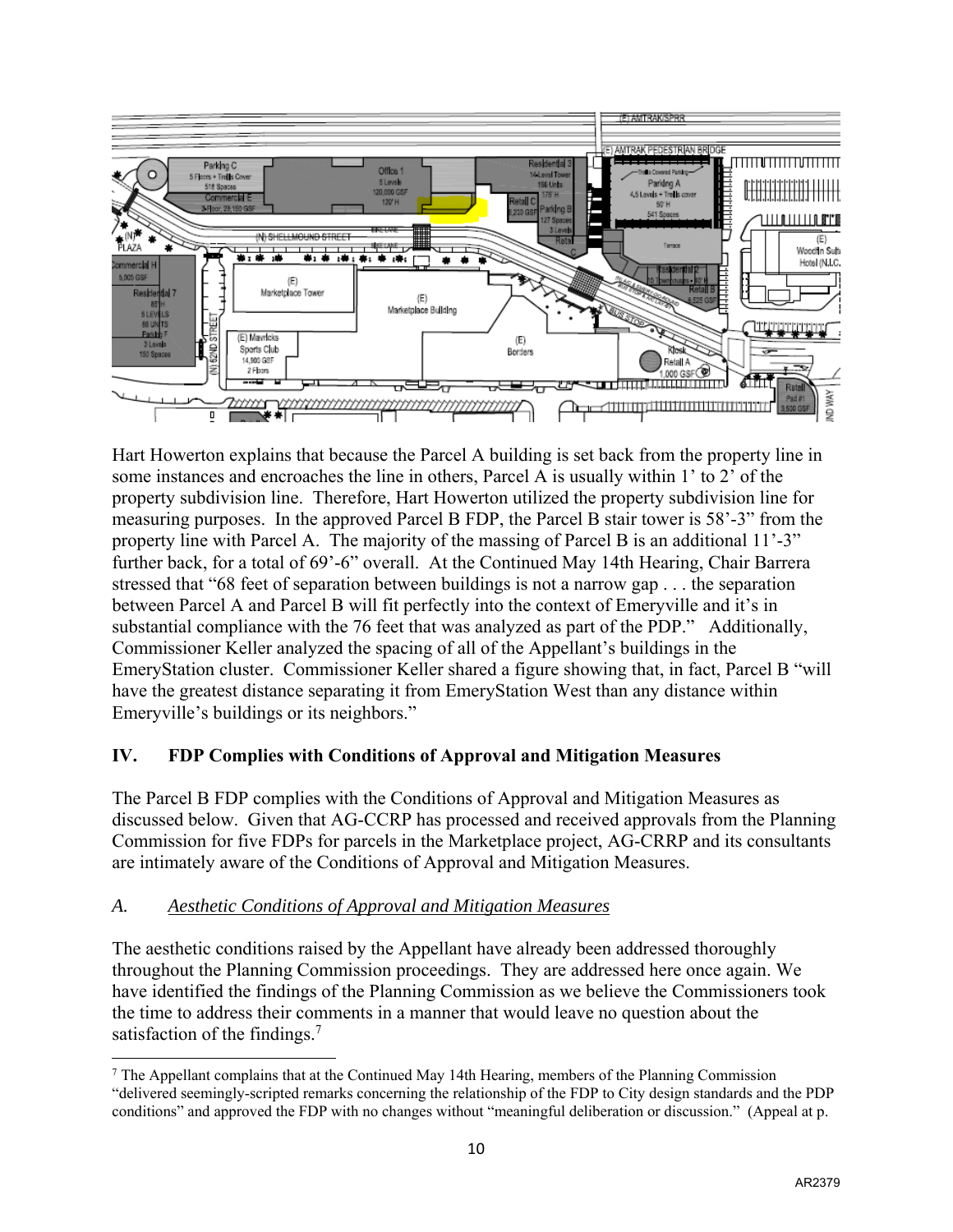# *E. DESIGN RELATED*

- *1. Each of the following . . . measures shall be incorporated into the final project design (AES-1):* 
	- *The proposed structures shall adequately reference, and be visually compatible with and not detract from the surrounding industrial buildings*.

The Parcel B design makes every attempt to adequately reference and be visually compatible with neighboring structures. The Planning Commissioners complimented that fact at the December 2018 study session. Like the surrounding industrial buildings, Parcel B's design starts with a simple form and massing, making a modest expression of its structural frame. The building employs big windows to provide as much daylight to working floor areas as possible in harmony with neighboring industrial buildings. Further, the design avoids the use of historicist forms or literal use of materials that would imply masonry construction or load-bearing walls as well as unintentional stepbacks and superfluous articulations that wouldn't be typical of building type, so as not to detract from the authenticity and spirit of the surrounding industrial edifices.

Acknowledging the intention behind Parcel B's design, Commissioner Keller emphasized at the Continued May 14th Hearing that the building fits well within Emeryville's architectural vernacular. As "detailed in [the] previous commission meeting, I clearly illustrated how this particular architectural style echoes the established architectural vernacular of Emeryville in the EmeryTech building on 65th street" as well as "the Besler building on 40th street and the original Sherwin Williams building on Horton."

> • *Create streetscape vitality and enhance the pedestrian experience through detailed treatment of building facades, including entryways, fenestration, and signage, vertical walls broken up with architectural detailing, protruded and recessed tower elements, stepped-back upper floors to provide appropriate building height transitions to adjacent buildings, and through the use of carefully chosen building materials, texture and color.*

Streetscape vitality has always been the primary goal of the Public Market master plan, as it fosters every desired outcome, for the project team and the City. This drove the separation of Parcels A and B into separate buildings, where in the PDP there was a single uninterrupted façade for the entire length. The following is an overview by Hart Howerton regarding Parcel B's design details that foster a vibrant streetscape:

Active uses line the buildings' street frontages, which require an appropriate architectural expression. The detailed treatment of building facades, especially at the ground floor

 $\overline{\phantom{a}}$ 4). Wareham's comments fail to acknowledge that any scripted remarks are likely a result of their own late hit submittal of materials at the April 25th, 2019 hearing, which provided the Planning Commission three weeks to review Staff reports for the proposed FDP and consider the Appellant's concerns.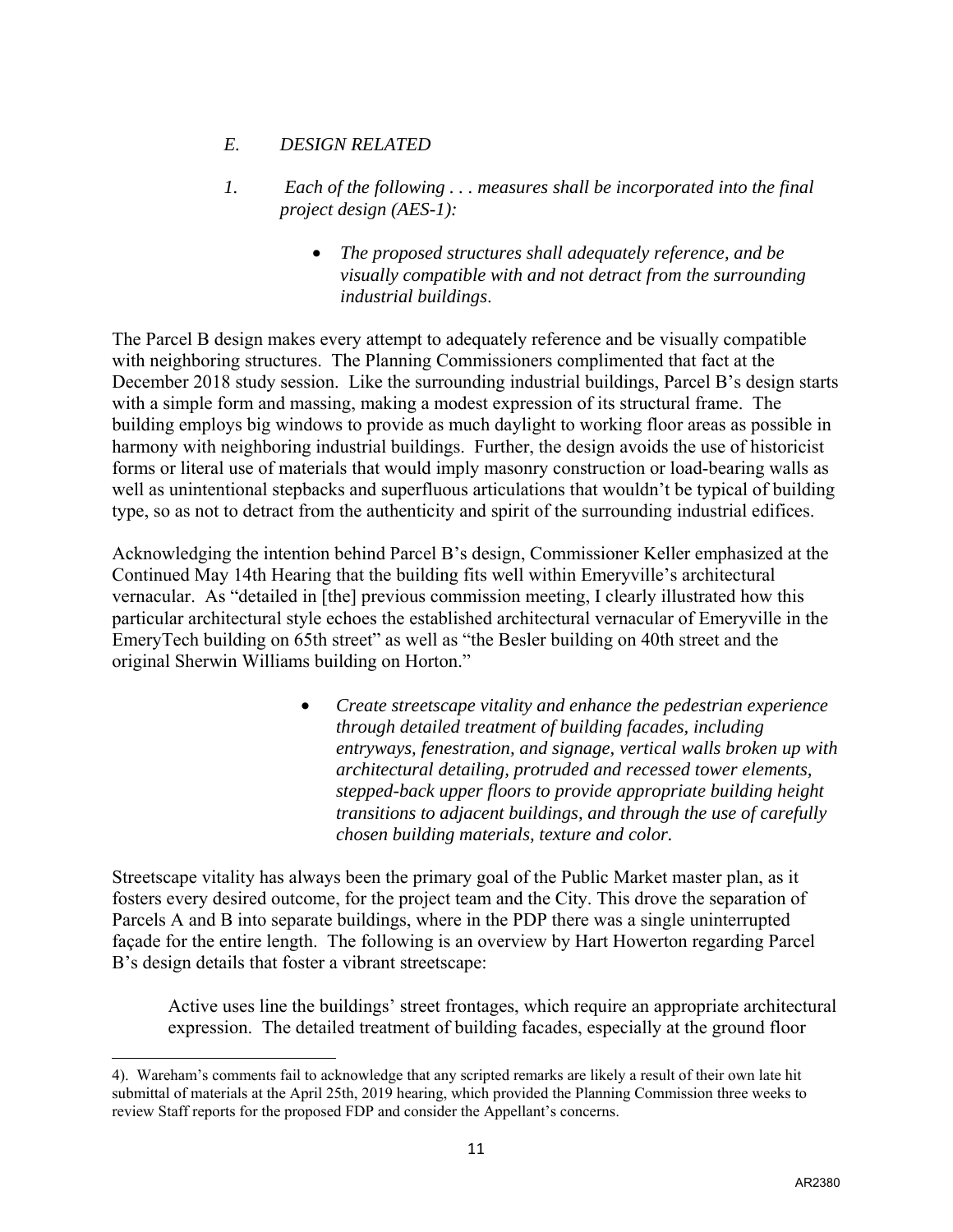level, enhance the pedestrian experience. The base of the building is carefully designed and detailed with tenant- and project-specific storefront window systems and proportions. Anticipated signage and awnings provide color and variety within a stable rhythm of structural piers. The base utilizes a base-middle-top expression to further reinforce the pedestrian scale, employing a string course and material change to mark these transitions.

Parcel B has protruded and recessed elements to articulate the building. Stair and elevator towers, at the north and south ends, are expressed as tower elements, while the main entry is a recessed element, corresponding to the location of the main mid-block cross walk. Each of these expressions reinforce a plaza or pedestrian gathering space and correspond to cross walks at intersections and mid-block. Building materials, textures and colors were carefully chosen to enhance the Public Market District's visual character, while not mimicking the surrounding industrial buildings or repeating the mistakes of the corporate modernist-style buildings in the area.

At the Continued May 14th Hearing, Commissioner Guerrero stated that he did not "believe that this proposed design negatively impacts the neighborhood pedestrian experience." In fact, he underscored "that it will improve our experience as a neighborhood" and that he is "excited to see [the project] move forward." Further, Commissioner Donaldson noted that the Commission had looked at the building carefully and that "the building was generally received well." Further, she highlighted that she hopes the planned artwork will make the building "more exciting and more interesting" and a contribution to the neighborhood in the way that the artwork on buildings in the Arts District of Los Angeles has made the area a "pleasure to wander around . . . and discover things."

Chair Barrera then stated that she thinks that "the pedestrian experience is very rich and very interesting and satisfies this condition." "The reason I believe this project meets this requirement is because there are varied building materials at the ground floor commercial level, including the bulk head width, the type of siding that is different from the materials on the rest of the wall. There is articulation on the ground floor with the storefront window systems that are recessed from the vertical columns that separate the spaces. The window storefront systems provide a deep reveal and the . . . transoms above the storefront system add interest . . . [and] the linear elevations of the building, although it is very large, as you pointed out in your letter that it is approximately five hundred feet, is broken up by the prominent entrance in the middle . . ."

# • *Design of building facades shall include sufficient articulation and detail to avoid the appearance of blank walls or box-like forms.*

Hart Howerton emphasizes that the Parcel B design includes generously scaled windows set within and an expressed structural framework that covers the upper floors of the building, providing both articulation and the avoidance of blank walls. Additionally, articulation is incorporated into the ground floor, which is lined with retail and active uses. While for acoustic, functional and safety reasons, the bottom 20 feet of the building directly adjacent the train tracks does have a blank wall, the majority of the building does not. The building's massing is simple, but not box-like. Projecting towers, a recessed entry notch, and a set-back roof line provide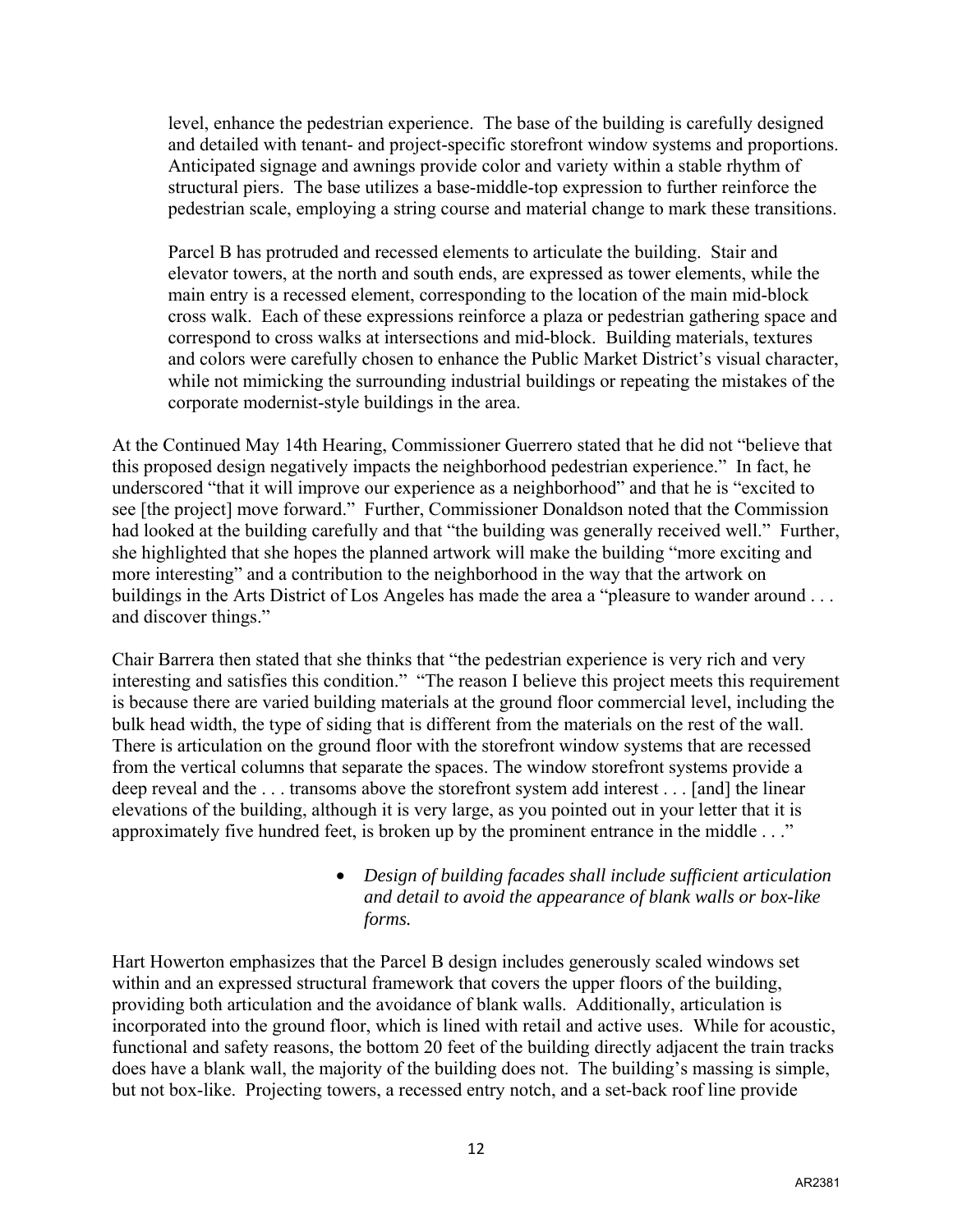urban scale articulation without resorting to the gratuitous formal moves to avoid box-like design, such as the horizontal and vertical curves, that other buildings in the area employ. As referenced throughout, consistent with the Public Market Development Agreement, the Public Art Committee recommended approval of the Public Market Public Art Final Plan, which has planned for prominently featured art on the east and west facades of the Parcel B building. (Exhibit C)

Commissioner Keller, Commissioner Guerrero, Commissioner Young and Chair Barrera refuted the contention that the project will have blank walls or a box-like form at the Continued May 14th hearing. Commissioner Keller stated that he could "say with conviction that storefronts with large swaths of dimensional artwork do not create such a feared experience or environment." Commissioner Guerrero commented that the commission had given "thorough feedback about the design and were able to see some elements that would be applied to the building that [they] are really excited about." He also noted that "in fact, the Planning Commission on multiple occasions recommended that the building facing the Wareham building actually be adjusted so that it did look visually appealing" and that these factors were "definitely something [the commission] considered early on." Commissioner Young was "taken" with the comment that the project was a box. He stated that he remembered that when the project was approved he "was extremely ecstatic about the design" and he thinks that "design really means Emeryville." Chair Barrera concluded that "although the overall building design is rectangular or box-like in form, it definitely has enough . . . architectural detail both on the pedestrian level and throughout the entire building . . . and [that] coupled with the art that's proposed . . . this design meets not just this condition of approval, but the rest of the conditions of approval related to design in the original PDP."

> 2. *All proposed new buildings shall be shown in detail including building materials, colors, skin, and fenestration. Towers and buildings along the rail road tracks shall be articulated with treatment such as variations in building planes, colors and materials, balconies and trellises to ensure that no visual wall is created along the railroad right of way. Visible exteriors of the structures shall be designed to blend in with the urban fabric of the neighborhood.*

Hart Howerton designed Parcel B building to be experienced in the round, in spaces and on all four sides; from up close along Shellmound street, from down the street, and from across the tracks. As noted in their presentation to the Planning Commission in January, the Parcel B design has no "back." The façade design includes the same strategy of facade design for office and parking levels along the railroad tracks as it does facing Shellmound street, including the same materials, massing, articulation, window patterns, structural bay dimension and expression. Significantly, site-specific artwork features prominently on both facades as well.

As noted above, Chair Barrera addressed this condition at the Continued May 14th Hearing. She stated that she thinks that "the pedestrian experience is very rich and very interesting and satisfies this condition." "The reason I believe this project meets this requirement is because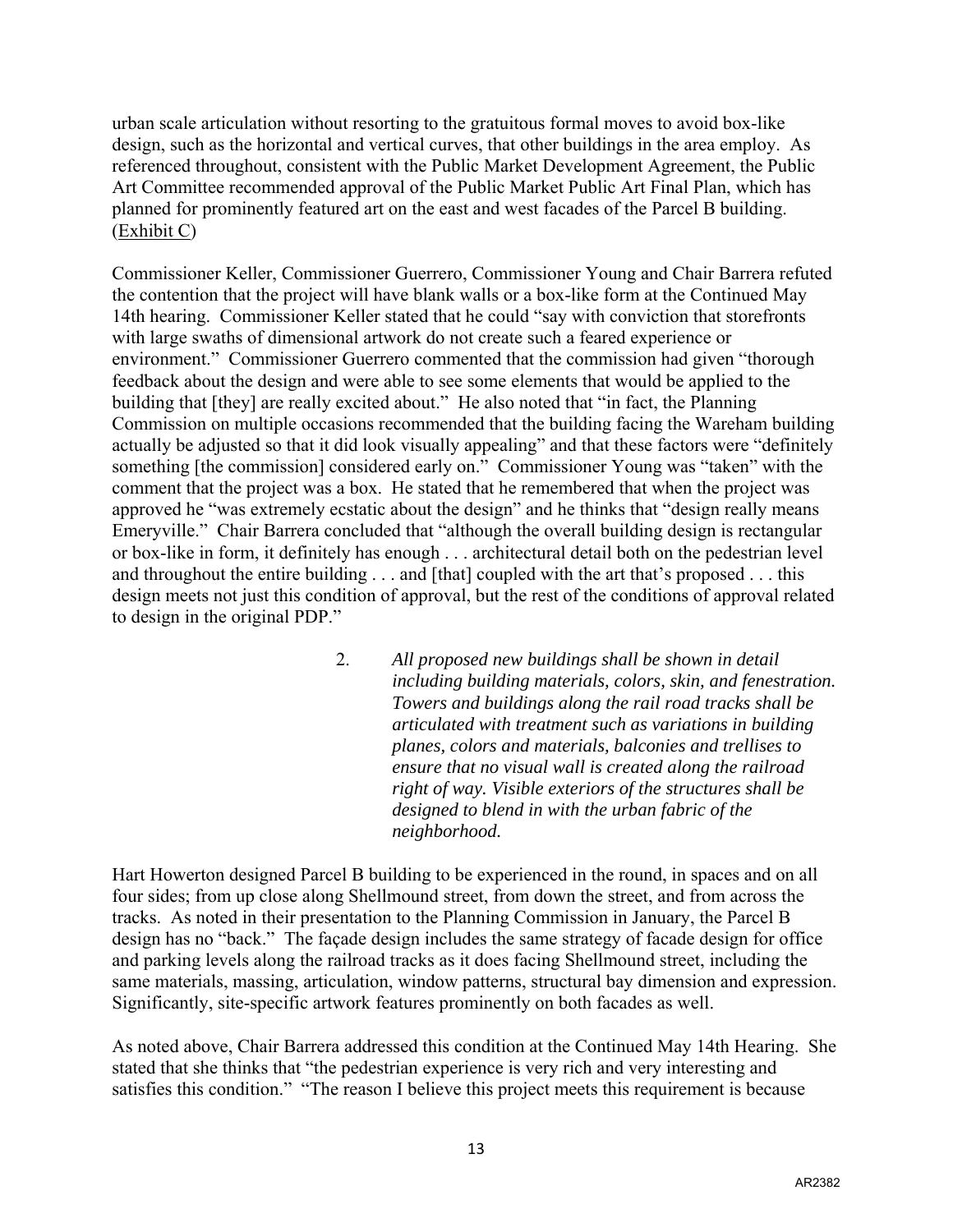there are varied building materials at the ground floor commercial level, including the bulk head width, the type of siding that is different from the materials on the rest of the wall. There is articulation on the ground floor with the storefront window systems that are recessed from the vertical columns that separate the spaces. The window storefront systems provide a deep reveal and the . . . transoms above the storefront system add interest . . . [and] the linear elevations of the building, although it is very large, as you pointed out in your letter that it is approximately five hundred feet, is broken up by the prominent entrance in the middle . . ."

#### 5. *Building heights shall not exceed the heights shown in the Preliminary Development Plan.*

Section III above includes a long discussion of the interpretation of the PDP, including the numeric height standard in the PDP "not to exceed 120 feet." This standard did not distinguish between the northern and southern end of the parcel, allowing for the reasonable interpretation that the 120 foot height standard applies to the entire Parcel B. Moreover, the proposed 113 foot tall building is shorter than the 120 feet allowed under the PDP. Significantly, at the Continued May 14th hearing, Chair Barrera underscored that "in reading all the material and going back to the conditions of approval and the PDP, I find that this project is in substantial compliance with the . . . previously approved PDP."

The Appellant also submitted opinions by the DGA Architectural firm regarding this measure. Scott Williams of DGA asserts than an individual FDP design is more important than the overall PDP. Respectfully, the Hart Howerton team, City staff and the Planning Commission have disagreed. Likewise, his assertions based on UD-P-33, UD-P-36, and UD-P-38 are misplaced. The building's form, scale, massing, materials, and articulation are a direct response to the surrounding industrial buildings and to the vision of the original PDP created by Heller Manus. Of relevance, the original PDP included buildings that were taller and bulkier on almost every block than what CCRP and Avalon Bay have proposed. At each turn, AG-CCRP and Avalon Bay have proposed a more fine-grained, human-scaled, walkable neighborhood than the original PDP. Mr. Williams's letter articulates a misinformed critique of the project following the Conditions of Approval listed above. As with Mr. Heller's letter, Hart Howerton believes that with a more careful review of the building design, drawing upon a better understanding of Emeryville and the overall urban design of the place, would lead Mr. Williams to a different set of conclusions.

## *B. Wind Conditions of Approval and Mitigation Measures*

The wind analysis conducted to date has been more than adequate and shows that the proposed design would not negatively impact wind conditions.

While not mentioned by the Appellant, we first note that it is not clear that WIND 1 (Reduced Main Street) was intended to apply to Parcel B. It says that the construction of the "Shellmound mixed use and high rise tower buildings and UA Cinema building sites" shall be subject to review by qualified wind consultants. This may have been intended to refer only to the 175-foot Shellmound mixed use high rise tower on what is now known as Parcel A and the 150-foot tall building on the UA Cinema site, which is now known as Parcel D. Specifically, the Final EIR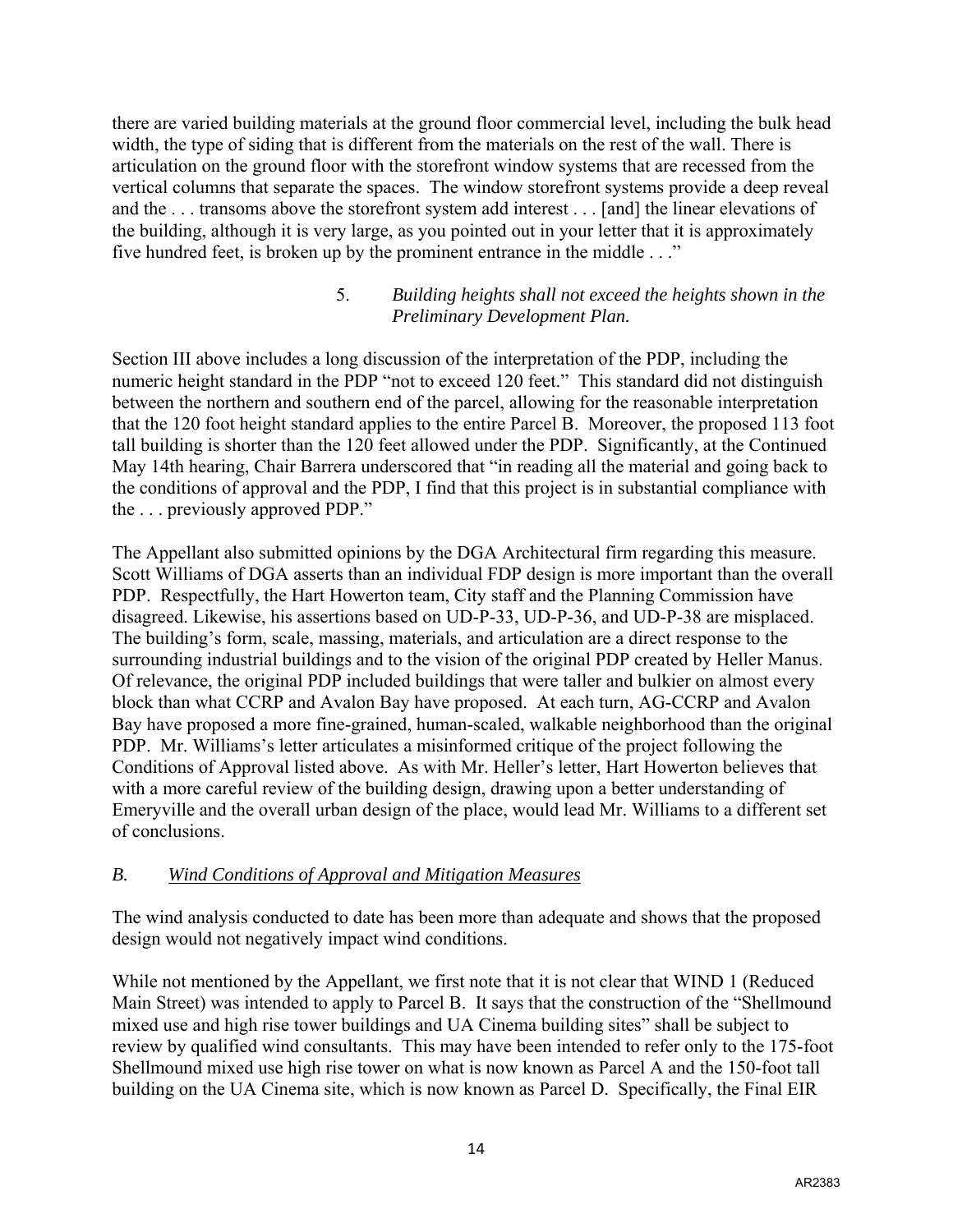states that the "shape and massing for the 150-foot and 175-foot tall towers would not be brokenup or articulated, particularly for the UA Cinema site and north office, which could contain flat, extended wall surfaces." (Final EIR, p. 131). The Final EIR then imposed the mitigation measure requiring final design review by a qualified wind consultant.<sup>8</sup> In any event, substantial wind analysis has been conducted.

# 1. *Qualified Wind Consultant Review*

First, a wind analysis was conducted of the proposed Parcel B design (March 22, 2019). Donald Ballanti, a certified meteorologist, who previously prepared a Wind Analysis Memorandum evaluating the PDP (see Draft EIR, Appendix F) prepared a report evaluating the current Parcel B FDP. The analysis (attached as Exhibit D) concludes the following:

In summary, the proposed Parcel B building is somewhat exposed to prevailing wind directions and is aligned across the important west wind direction. However, the presence of naturally-ventilated parking garage space in the bottom half of the structure means that any upwind and downwind pressure differences generated at the top floors of the building would result in airflow through the parking garage floors and not wind accelerations at ground level. Based on the exposure, massing and orientation of the proposed building it would not have the potential to adversely affect ground-level winds near its base, at proposed landscaped open space areas at the north and south ends of the site, within adjacent Parcel A to the south, or at properties east of the site on the far side of the UPRR train tracks.

Mr. Ballati further concluded, "[s]ince the project does not have the potential to adversely affect wind, wind tunnel or computerized fluid dynamics testing would not be recommended for this project."

# 2. *Computerized Wind Tunnel Study*

Even though Mr. Ballanti concluded that more wind analysis was not necessary, RWDI conducted a computerized wind tunnel study. A preliminary report (RWDI Preliminary Report) was previously submitted on May 13, 2019. The RWDI Preliminary Report was based on the construction of a scale replica of the Parcel B site and surroundings, which were tested in a wind tunnel to simulate the winds approaching and interacting with the project site. This is the most advanced and accurate means of predicting wind speeds around buildings and structures. The report shows that "[i]n general, the addition of the proposed building has a *positive* effect on the wind conditions." (RWDI Preliminary Report, Executive Summary, *emphasis* added, Exhibit E).

The RWDI Preliminary Report first considered Wind Hazards Conditions, which considers whether a project would "create winds exceeding 36 mph for more than one hour during daylight hours of the year." Under existing conditions, it found a wind hazard on the east side of the train tracks, next to the Appellant's building, at the foot of the pedestrian bridge tower. The wind

 $\overline{\phantom{a}}$ <sup>8</sup> In the Final EIR, the mitigation measure was referred to as Mitigation Measure WIND-2 (Reduced Main Street alternative). The numbering of the mitigation measures in the final approval documents was changed to be WIND-1 (Reduced Man Street alternative).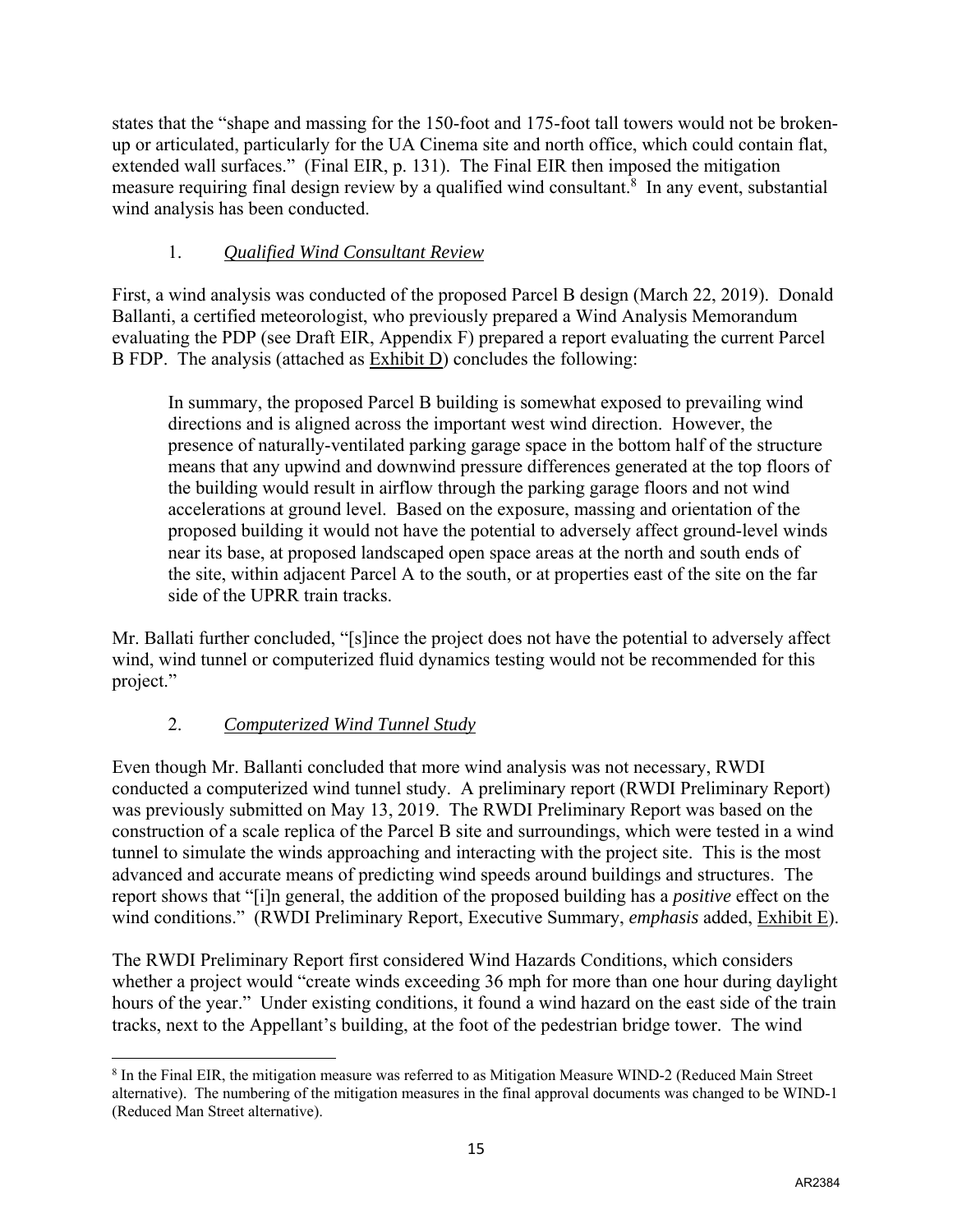hazard was actually eliminated once the proposed Parcel B project was added to the model and under the cumulative conditions.

The RWDI Preliminary Report also considered Wind Comfort for informational purposes. Although not applicable towards determining whether a project creates a significant impact, the comfort criteria consider wind speeds comfortable for pedestrian use and public seating areas. The RWDI Preliminary Report found that under existing conditions some locations are expected to exceed the comfort criterion. With the addition of the proposed building to the site, wind conditions are expected to be moderated. Significantly, the number of locations where wind speeds exceed the comfort criterion decrease from 24, under existing conditions, to 15 locations, when the Parcel B project is added to the model. (RWDI Preliminary Report, Executive Summary). The computerized, scientific methods and results were definitive. Not only would the Parcel B FDP not have impacts, it would improve wind conditions.

# 3. *CPP "Experience-Based" Assessment*

The Appellant's letter includes a letter from CPP, who conducted an "experienced-based" analysis. This qualitative assessment does not stand up to a computerized wind tunnel test.

CPP's letter uses the San Francisco Planning Code "pedestrian comfort" criteria, but CPP's letter focuses only a few locations "without considering the existing wind conditions or the future wind conditions at all pedestrian areas around the development, therefore [RWDI doesn't] believe the [CPP] report to give the full picture." (RWDI Response Letter, p. 1). CCP also purports to identify locations where the hazard level is "nearly" met, without actually identifying any locations where a hazard level is exceeded. As discussed, both with respect to pedestrian comfort and wind hazards, the Parcel B FDP improves conditions.

Further, in evaluating significance, what is most relevant here is the significance criteria used in the Marketplace EIR. It is excerpted here (Marketplace DEIR, p. 334, **bold** emphasis added):

The *CEQA Guidelines* did not include any specific criterion for the evaluation of a project's wind effects, and neither the State of California or the City of Emeryville have established criteria or standards for judging the effects of development projects on wind. The cities of Oakland and San Francisco have, however, established criteria for the evaluation of wind impacts. The City of Oakland considers a project to have significant wind impacts if it would result in *one hour of winds exceeding 36 mph*. San Francisco considers a project to have significant wind impacts if it would result in *one occurrence per year of winds greater than 36 mph*. The wind criteria developed for Oakland and San Francisco are based on research conducted in several locations and would be appropriate for a project located in Emeryville due to similar geographic proximity to the San Francisco Bay and adjacent of the communities to Emeryville. For this analysis, the project is considered to have a potentially significant wind impact if:

• The *exposure*, *orientation* and *massing* of a proposed structure can be expected to substantially increase ground-level winds in pedestrian corridors or public spaces near the project site. **Since the ambient wind (undisturbed by buildings) in Emeryville**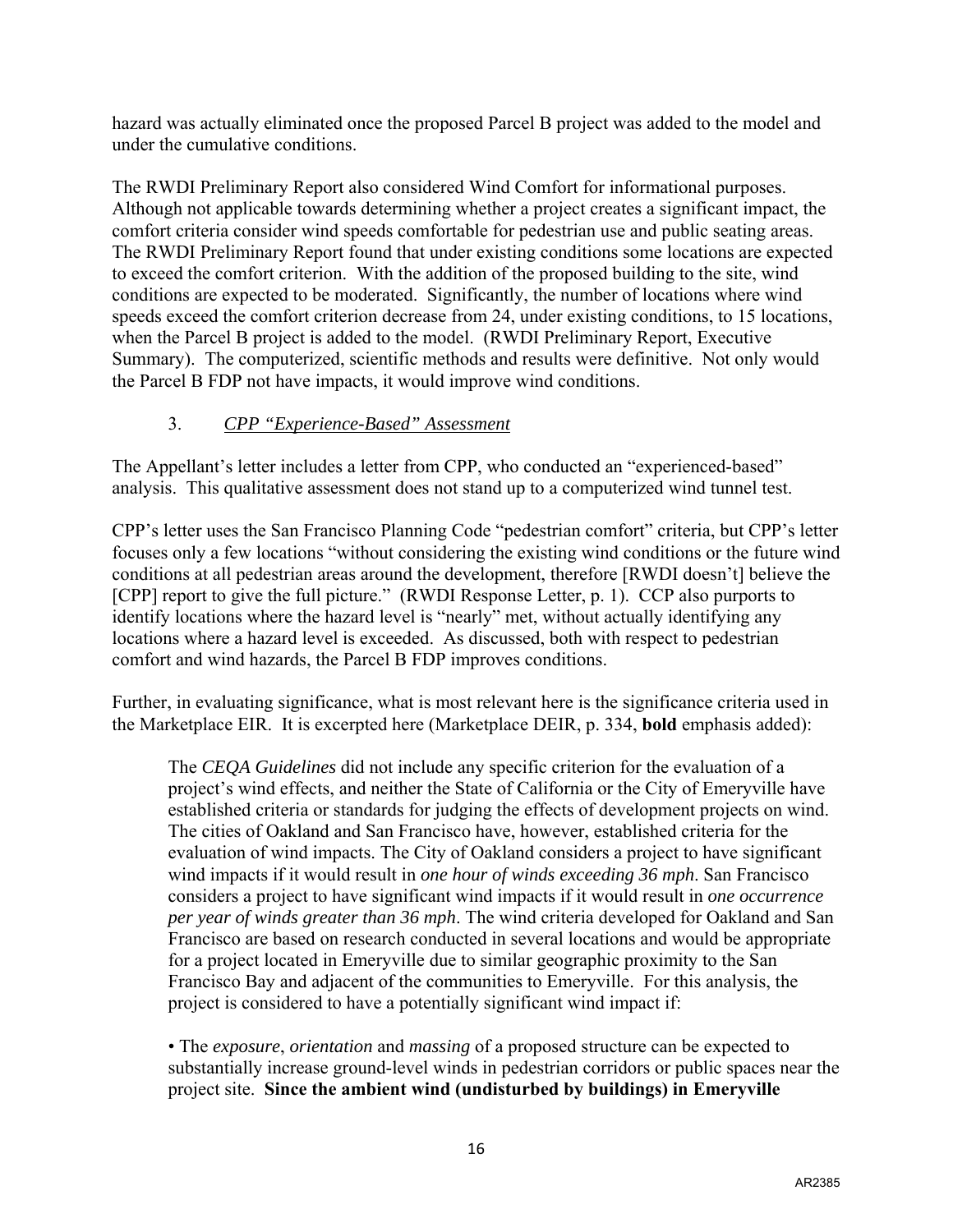#### **seldom exceeds 36 mph, a project must** *substantially increase winds* **for this threshold to be exceeded**.

Accordingly, the Marketplace EIR considered the CEQA Guidelines as well as the San Francisco and Oakland thresholds and ultimately determined that a project would be considered significant if would substantial increase ground-level winds in pedestrian corridors or public spaces near the project site and that a project must substantially increase winds to be considered significant.

CPP relies on the San Francisco criteria, but that criteria has not been adopted by the City of Emeryville. Rather, Emeryville exercised its discretion in selecting the significance criteria for the Marketplace EIR, quoted above. (*San Francisco Baykeeper, Inc. v State Lands Comm'n* (2015) 242 CA4th 202, 227; *North Coast Rivers Alliance v Marin Mun. Water Dist*. (2013) 216 CA4th 614, 625).

# 4. *RWDI Response*

RWDI reviewed the CPP report and provided a response letter (RWDI Response Letter), attached here as Exhibit F. It notes that CPP's considers only the wind results at a few locations between Parcels A and B. Further, CPP's analysis doesn't compare to existing conditions, which is certainly a relevant exercise when determining whether a project would substantially increase winds.

The RWDI Response Letter further explains:

When compared to the existing conditions, the addition of the study building reduces winds across the site (Table 2, Pedestrian Wind Study RWDI # 1902969, May 13, 2019 [(Pedestrian Wind Study)]). On average, without the study building in place, the average wind speed for the comfort criteria is 12 mph for an average of 15% of the time with a total of 24 of the 45 tested locations exceeding the 11 mph comfort criteria. Once the study building is in place, the average wind speed for the comfort criteria is reduced to 11 mph for an average of 12% of the time with the total number of exceedances reducing to 15 of the 45 tested locations.

For arguments sake, to focus on just the area that CPP focuses on in their report, the area between Parcels A and B …the average wind speed without the study building in place is 14.6 mph …. With the addition of the study building the average wind speed in this area is reduced to 14.0 mph. The difference is marginal but does show a decrease in wind speeds, once the study building is in place.

Of more importance than the comfort conditions are the Hazard conditions, which show the same trend when the conditions for the site with the study building in place is compared to the conditions for the existing site. Across the entire site, the average wind speed that is exceeded for 1 hr/year on the existing site is 28 mph. This speed decreases to 26 mph with the study building in place. The total number of locations that exceeds the hazard criterion is also reduced from 1 to 0 with the addition of the study building (Table 1 of the [Pedestrian Wind Study]).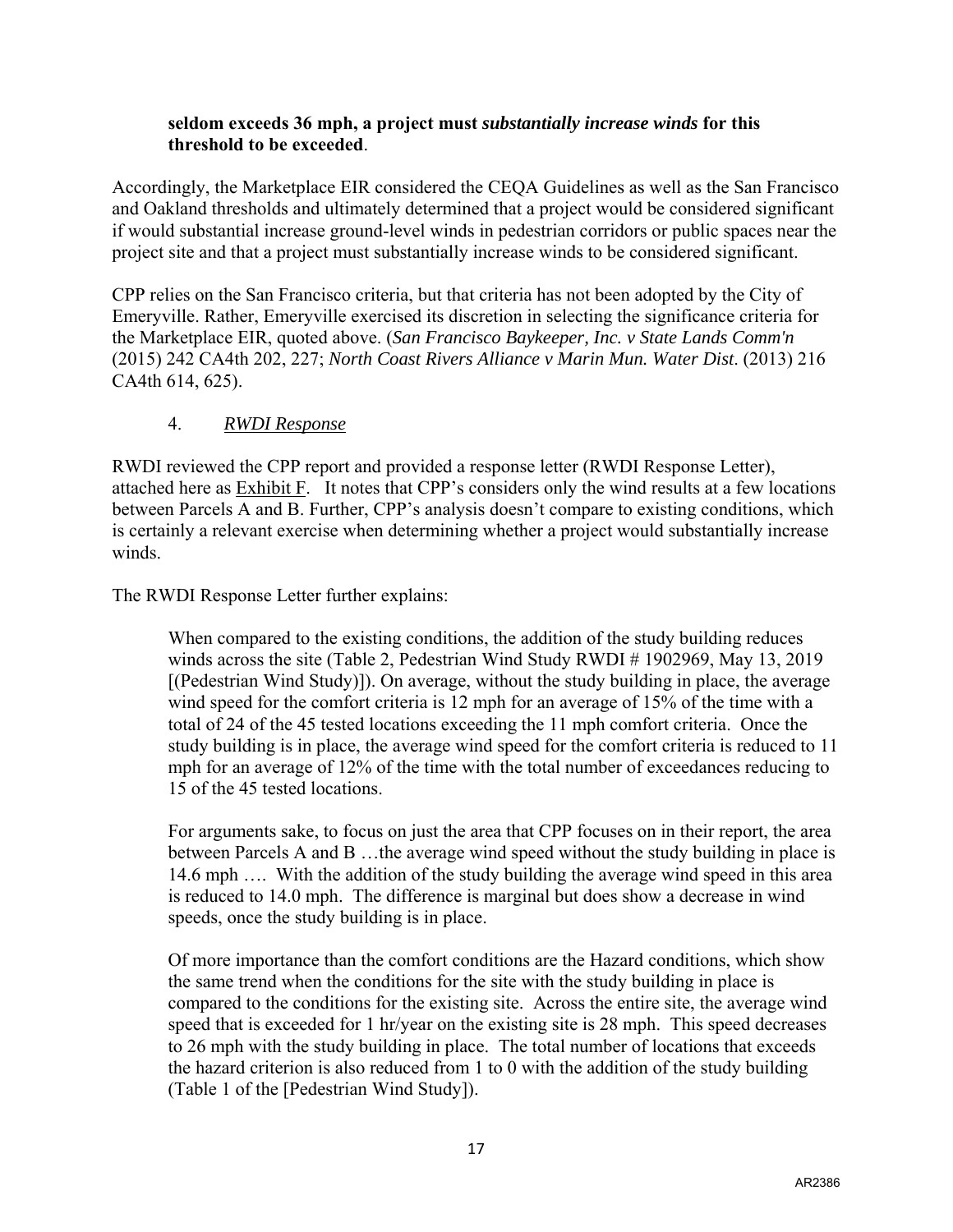In the same area….as discussed previously [between Parcels A and B], there are no exceedances in any of these locations with or without the study building, and the average wind speed that is exceeded for 1 hr/year is decreased from 31.0 mph in the existing condition to 30.4 mph once the study building is in place.

**In simple terms, given that the Project** *reduces* **average wind speeds as compared to existing conditions, it cannot be considered to create a significant impact under the Marketplace EIR significance threshold (which asks whether a project would substantially increase winds) or WIND 1 (Reduced Main Street Alternative) (which asks whether winds generated by the structure could reach hazardous levels). Accordingly, there is no new significant impact.** 

Finally, Appellant's argument that the wind analysis should compare the FDP to the approved PDP structure analyzed in the EIR is not germane. The significance threshold used to determine if mitigation measures are necessary refer to final designs. Therefore, the relevant consideration is whether the final designs would substantially increase winds or generate winds that reach hazardous levels. Since the Pedestrian Wind Study found that the Parcel B project would not result in any hazardous wind impacts and, in fact, would eliminate one hazardous wind locations under existing conditions and generally decrease winds, an analysis of the difference in wind between the PDP and Parcel B FDP is not relevant or necessary. (Pub Res Code §21166; *San Diego Navy Broadway Complex Coalition v City of San Diego* (2010) 185 Cal.App.4th 924).

# 5. *Planning Commission Wind Findings*

A majority of the Planning Commission members specifically addressed the Appellant's wind arguments at the Continued May 14th Hearing, finding that the RWDI Preliminary Report was definitive. Commissioner Keller stated that he felt "the issue has been fully addressed in the report study," agreeing "that the wind will not be an issue." He emphasized that "contrary to Wareham's assertion, the proposed buildings will not adversely affect the area by greatly increasing wind." Commissioner Hidalgo noted that the wind data provided met the "substantial evidence argument." Commissioner Guerrero underscored that "we have a study that shows that the wind is not impacted heavily through this design." Adding to the sentiments of her fellow commissioners, Commissioner Thomson found that the evidence prepared regarding wind is "sufficient" and that she does not feel as though there is "an amplification of the wind characteristics that would make this project infeasible."

# **V. The FDP Is Consistent with the City's General Plan**

A city's interpretation of its own general plan and policies is entitled to "great deference." (*San Franciscans Upholding the Downtown Plan v. City & County of San Francisco* (2002) 102 Cal. App. 4th 656, 678 ("[T]he body which adopted the general plan policies in its legislative capacity has unique competence to interpret those policies when applying them in its adjudicatory capacity."); *Save our Peninsula Committee v. Monterey County Board of Supervisors* (2001) 87 Cal. App. 4th 99, 142). The city has "broad discretion to construe its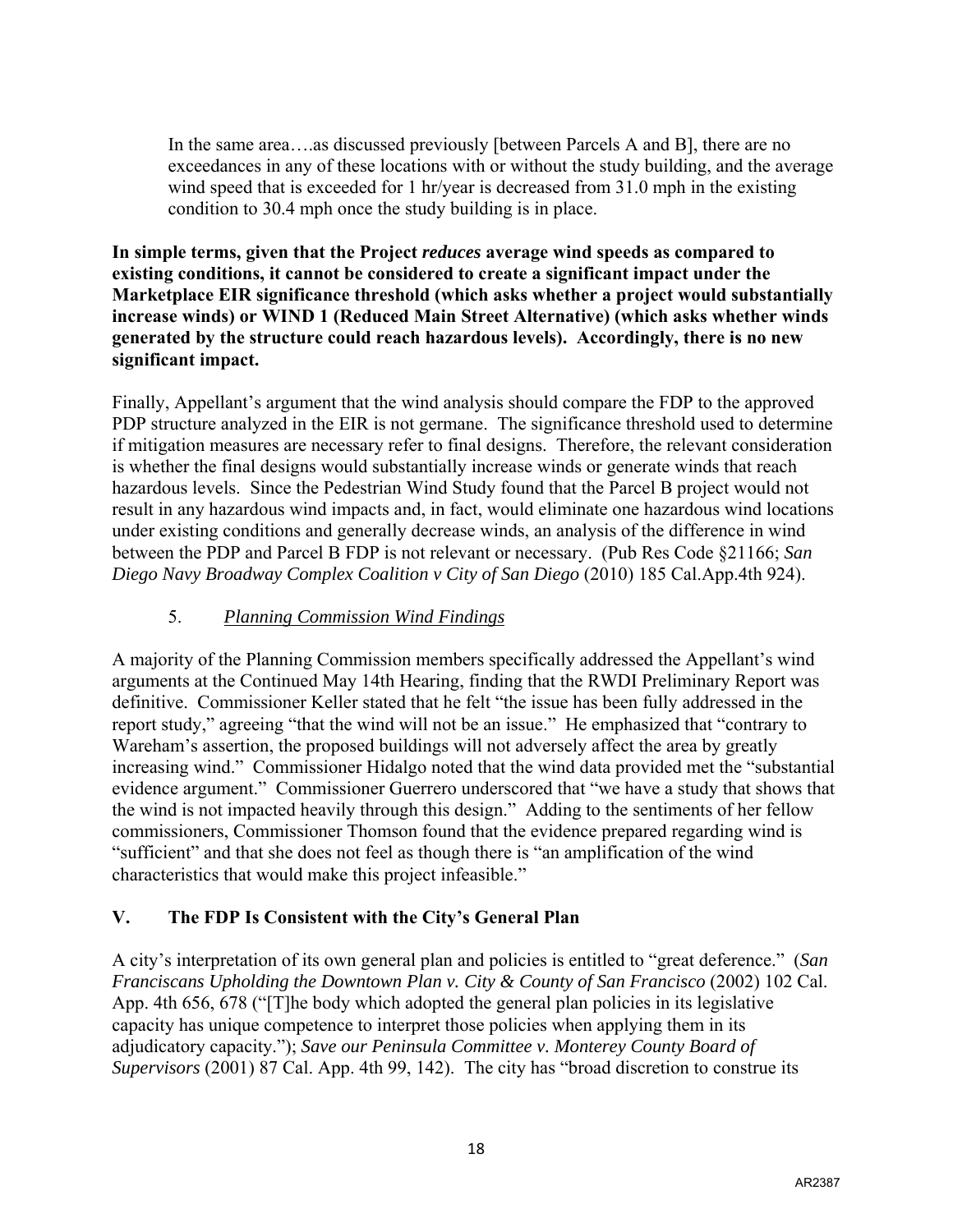policies in light of the plan's purposes." (*Id.)* The following demonstrates consistency with the General Plan goals.

*UD-G-11- Sky Exposure. Building form and massing that furthers sky exposure for adjacent sidewalks and public spaces, especially in gathering places such as the core and neighborhood center.* 

The PDP building massing called for a 120 foot tall building. This approved PDP design created shadows that would fall on adjacent sidewalks. These shadow impacts were studied in the EIR and deemed acceptable. The FDP building design massing calls for a 113 foot tall building, and only 8 stories. (Additional floor-to-floor height was allocated to improve the quality of the office space.) Like the PDP, the approved FDP design creates shadows that fall on adjacent sidewalks. The FDP design is, however, more compact in its disposition than the PDP. The PDP has a much longer 5 story base element, which extends without relief from end to end of the site and has no gap at the ground level from Parcel A. The shadow studies included in the FDP submission illustrate that the shadow impacts of the FDP design are only marginally different than those of the PDP design, and do not impact primary open spaces and plazas.

Furthermore, at the Continued May 14th Hearing, Commissioner Donaldson said: "Comparing the TMG massing in 2008 to the City Center version, it looks to me like the . . . 2008 PDP has a big wall towering over the transit center building and significantly blocking light and air to the public space on the South side of the building. Whereas, the City Center leaves the public space on the South side of the Wareham building much more open and does have a gap and obstructs less of the view than the . . . Wareham building has so I would be in favor of approving, reapproving, this."

Several General Plan Urban Design policies deserve consideration here:

*UD-P-33: Bulky and monolithic buildings shall be prevented through:* 

*• Vertical articulation, such as step backs at higher floors, and less floor area as heights increase to reduce the apparent bulk of buildings.* 

*• Horizontal articulation, such as varied setbacks, recessions/projections, change in materials, and building transparency, especially in Pedestrian Priority Zones.* 

*UD-P-36: Where large floorplates are permitted, buildings shall be required to adhere to height, setback, and stepback standards, as required for view and sun access, but less stringent bulk standards shall be permitted.* 

*UD-P-38: New development should employ changes in height, massing, and/or design character to create careful transitions in scale and density.* 

The approved Parcel B design responds to and embodies General Plan Urban Design policies UD-P-33, UD-P-36, and UD-P-38. As previously discussed, the building's form, scale, massing, materials, and articulation are a direct response the surrounding industrial buildings and the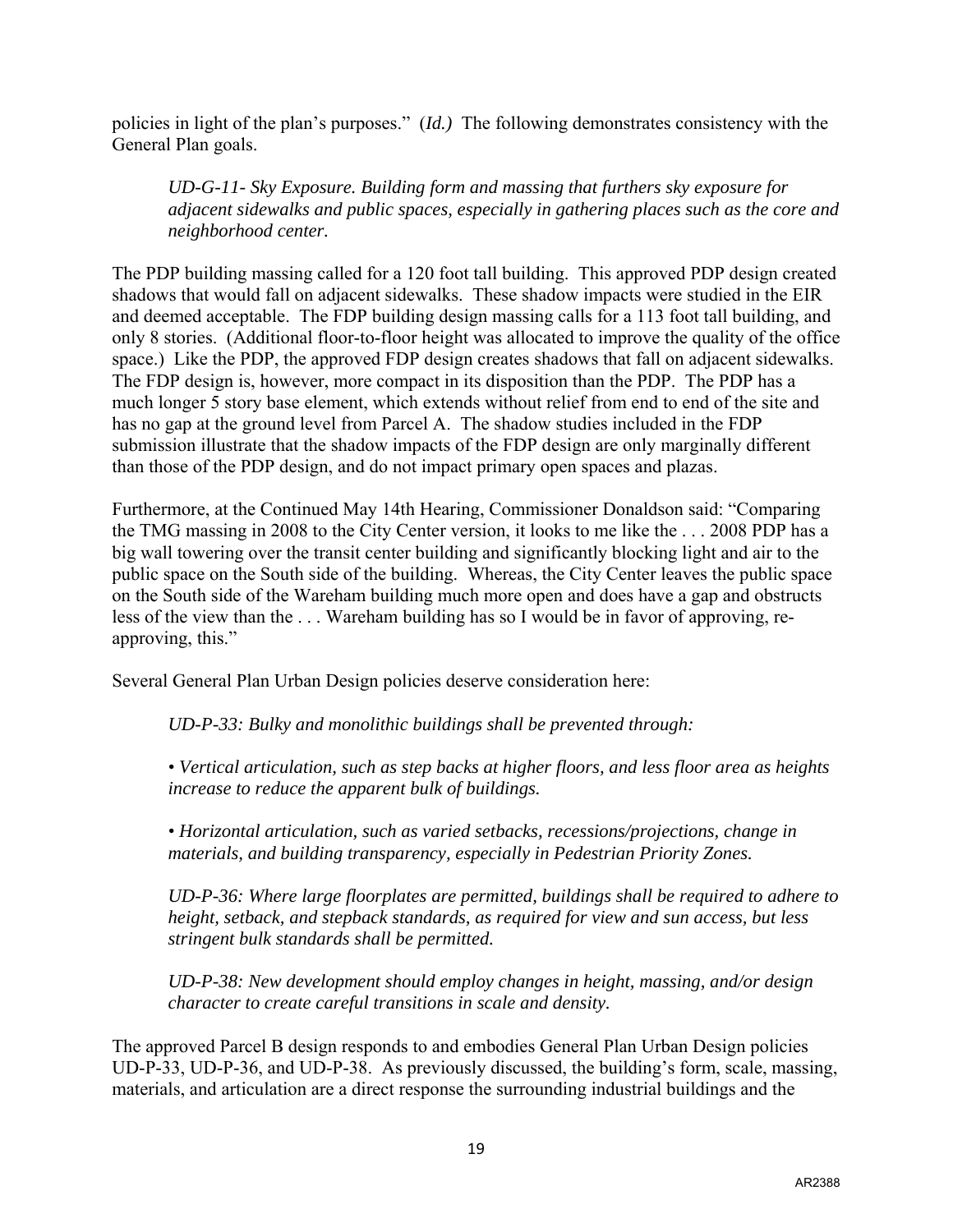vision of the original PDP. The design intention of the Parcel B building adheres to the industrial spirit of the site pursuant to AES-1, which provides that "the proposed structures shall adequately reference, and be visually compatible with and not detract from the surrounding industrial buildings." Parcel B has protruded and recessed elements to articulate the building. Stair and elevator towers, at the north and south ends, are expressed as tower elements, while the main entry is a recessed element, corresponding to the location of the main mid-block cross walk. The transitions in scale and character are carefully created at street level, where the user experience is most important and intimate.

# **VI. More CEQA Review is Not Required**

The Appellant wrongly contends that the FDP triggers additional CEQA review.

## *A. Post-EIR Presumption*

At the outset, it is noted that CEQA includes a strong presumption against requiring any further environmental review once an EIR has been prepared for a project. (Pub Res Code §21166; *San Diego Navy Broadway Complex Coalition v City of San Diego* (2010) 185 Cal.App.4th 924). Once an EIR has been completed, the lead agency or a responsible agency may not require a subsequent or supplemental EIR unless:

- Substantial changes are proposed in the project that will require major revisions of the EIR;
- Substantial changes occur in the circumstances under which the project is being undertaken that will require major revisions in the EIR; or
- New information of substantial importance to the project that was not known and could not have been known at the time the EIR was certified as complete becomes available.

In general, a subsequent or supplemental EIR will not be required as long as there are no new significant or substantially more severe impacts.  $(14 \text{ Cal. Code Regs. } \xi 15162(a)(1))$ . Minor modifications to a project are not sufficient to trigger the provisions for subsequent or supplemental EIRs under Guideline § 15162. If the proposed changes are within the scope of the previously approved project, no subsequent or supplemental EIR can be required. So long as there is substantial evidence to support an agency's determination of whether a modification has resulted in a "substantial change," that determination will not be overturned.

Agencies, therefore, have broad latitude in determining whether supplemental review is required. For example, in *Citizens Against Airport Pollution v. City of San Jose* (2014) 227 Cal. App. 4th 788, 802, the court approved of the city's reliance on an addendum to an EIR finalized in 1997. The eighth addendum to the EIR addressed extension of the plan horizon by over a decade and several modifications to projects and facilities within the Master Plan area. Nevertheless, the court concluded that because the impacts of the modifications were not significantly different from those analyzed in 1997, there was no need for supplemental or subsequent review pursuant to Guideline § 15162. *Id.* Similarly, the court in *Santa Teresa Citizen Action Group v. City of San Jose* (2003) 114 Cal. App. 4th 689, 704-05, found that only an addendum was needed when the City selected an entirely new alignment for its recycled water pipes because the new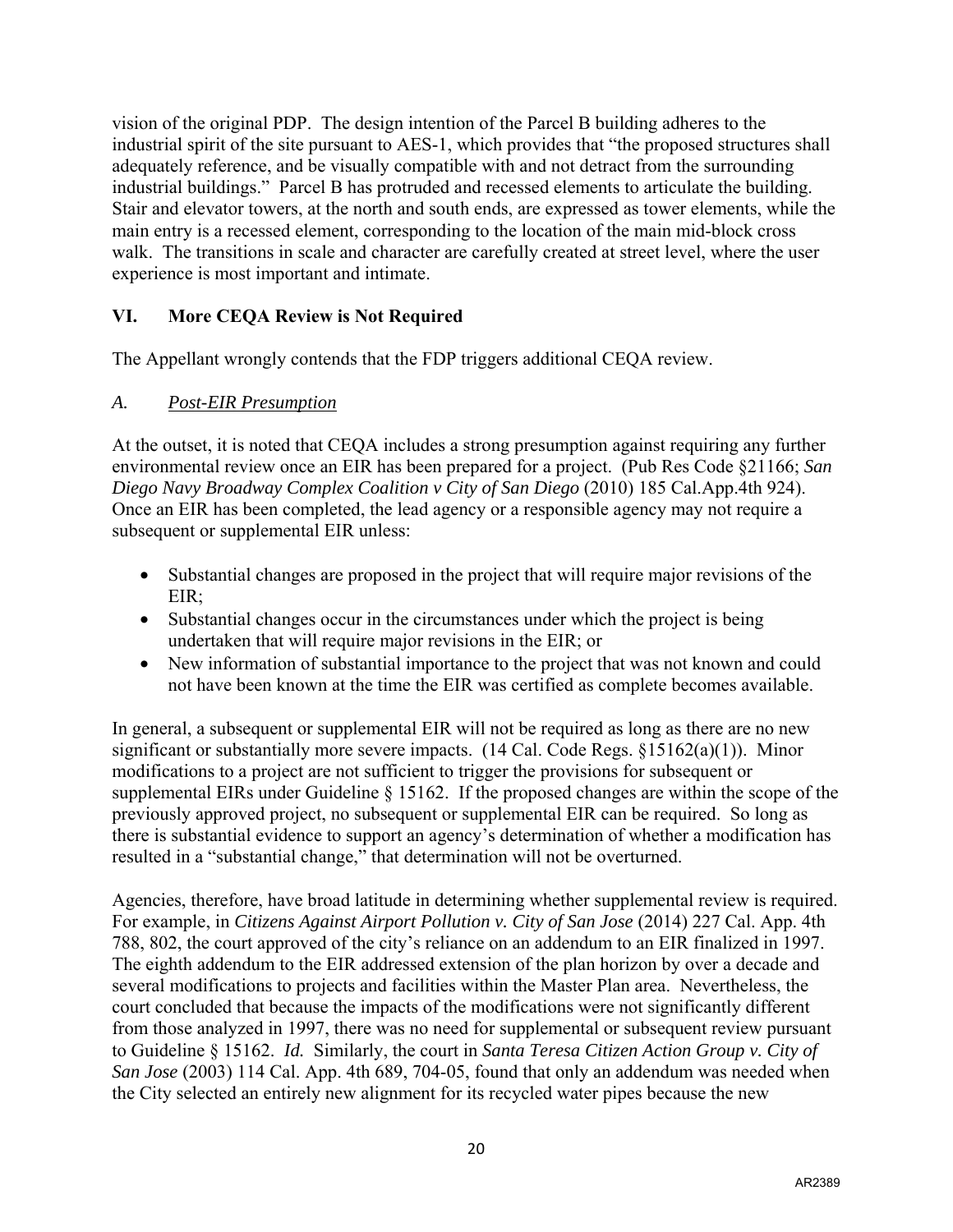alignment and its impacts were "not significantly different" from what the City had previously evaluated. *See also Concerned Dublin Citizens v. City of Dublin* (2013) 214 Cal. App. 4th 1301, 1318 (holding that no substantial change to the project when residential units were reallocated within areas of the specific plan).

# *B. Detailed Environmental Review of Parcel B FDP*

As discussed herein, a detailed, 65-page Environmental Checklist was prepared to consider the environmental impacts associated with the Parcel B FDP in relation to the impacts identified in the prior EIR. There are no circumstances requiring further environmental review.

Additionally, with respect to aesthetics, the State Legislature has specified pursuant to SB 743 that "aesthetic impacts of…[an] employment center project on an infill site within a transit priority area shall not be considered significant impacts on the environment" under CEQA. (Pub. Res. Code §21099(d)(1)). "Transit priority area" means an area within one-half mile of a major transit stop. (Pub. Res. Code §21099(a)(7)). An "employment center project" means a project located on property "zoned for commercial uses with a floor area ratio of no less than 0.75 and that is located within a transit priority area." (Pub. Res. Code  $\S21099(a)(1)$ ). The project is, in fact, in a transit priority area as it is adjacent to the Emeryville Amtrak station. The Marketplace PDP zoning allows commercial uses. (See PDP,  $\SIII(A)(1)(c)$ ). The FAR is 2.84. (See plans attached to January 25, 2019 Planning Commission materials). Accordingly, aesthetic impacts may not be considered significant impacts for this project under CEQA. However, the Environmental Checklist did evaluate size, massing and design in comparison to that analyzed in the PDP and found no new impacts. (Environmental Checklist, see p. 39).

# *C. Compliance with Mitigation Measures*

It is noted that SB 743 was adopted in 2013 (added by Stats. 2013, Ch. 386, Sec. 5) and became effective on January 1, 2014. This state law went into effect after the Marketplace EIR was certified. This more recent directive in the form of state law arguably means that mitigation measures imposed in the EIR are not even required for the Parcel B project since state law says that there can't be significant impacts for a qualifying project. Nonetheless, the following analysis demonstrates compliance with the referenced mitigation measures.

*AES-1: Each of the following 5 measures shall be incorporated into the final project design:* 

- *The proposed structures shall adequately reference, and be visually compatible with and not detract from the surrounding industrial buildings.*
- *Create streetscape vitality and enhance the pedestrian experience through detailed treatment of building facades, including entryways, fenestration, and signage, vertical walls broken up with architectural detailing, protruded and recessed tower elements, stepped-back upper floors to provide appropriate building height transitions to adjacent buildings, and through the use of carefully chosen building materials, texture, and color.*
- *Design of building facades shall include sufficient articulation and detail to avoid the appearance of blank walls or box-like forms.*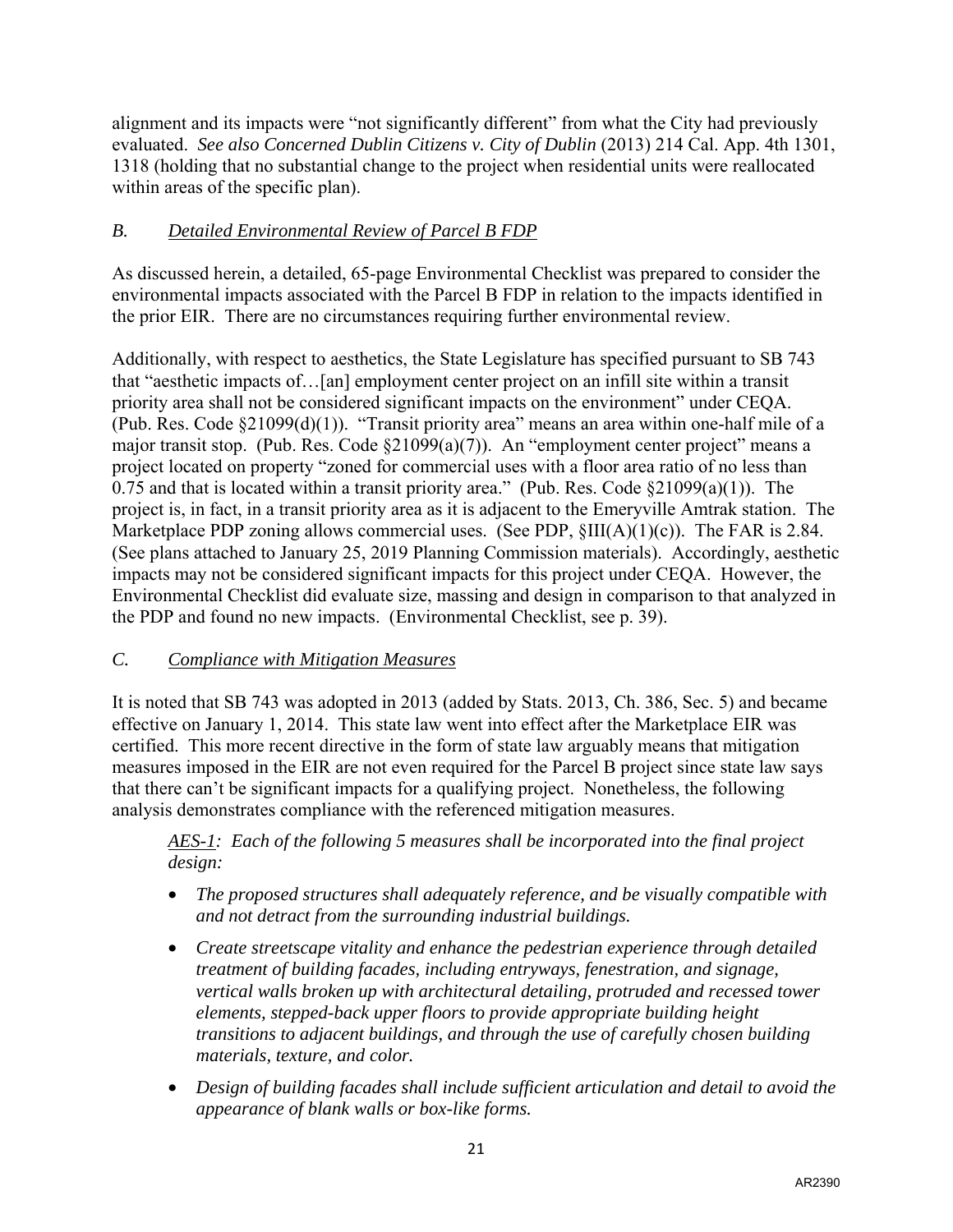- *Exterior materials utilized in construction of new buildings, as well as site and landscape improvements, shall be high quality and shall be selected for both their enduring aesthetic quality and for their long term durability, and their compatibility with the design motif of surrounding buildings.*
- *Detailed designs for the public plazas shall be developed. The plaza designs shall emphasize the public nature of the space and pedestrian comfort and sun/shade patterns during mid-day hours throughout the year. The plaza designs shall be sensitively integrated with the streetscape.*

As discussed, the Planning Commission found that the proposed FDP references the architectural vernacular of Emeryville, enhances the pedestrian experience and includes sufficient articulation and detail to avoid the appearance of blank walls or box-like forms. Furthermore, the above mentioned awards highlight the Project design's attention to quality of materials and emphasize the public nature of the space. In addition, the wind study provides evidence that the design facilitates pedestrian comfort throughout the year.

*AES-2a: The specific reflective properties of project building materials shall be assessed by the City during review of the Final Development Plans for the proposed project. Final Development Plan review shall ensure that the use of reflective exterior materials is minimized and that proposed reflective material would not create additional daytime or nighttime glare.* 

The Parcel B building's approach to reflective materials is consistent with AES-2a. While the project includes generous amounts of windows, the windows are comprised of smaller windows grouped together to minimize the visual and reflective impact of large areas of glass. The design of the remainder of the building includes metal panels and painted stucco, which are not reflective. Furthermore, configurations and application of the project's exterior materials do not create additional daytime or nighttime glare.

*AES-2b: Specific lighting proposals shall be submitted and reviewed as part of each Final Development Plan for each new building on the project site and approved by the City prior to issuance of building permit. This review shall ensure that any outdoor night*  lighting for the project is downward facing and shielded so as not to create additional *nighttime glare and shall conform with light and glare performance standards established by Zoning Ordinance Article 59 and the Maximum Intensity of Light Sources table.* 

The Public Market Tentative Map (approved by the Planning Commission by resolution No. SUBDIV 15-002 on October 22, 2015) included detailed lighting design for public spaces and streets, including drawings, specifications, and calculations. The City's permit documentation set and review process is parcel specific, ensuring that lighting details are properly assessed and evaluated with more particularity than available at the FDP/Entitlements stage of design.

*WIND-1a: Final design of the roof deck open space terraces on the Shellmound building shall be heavily landscaped to reduce wind and improve usability and shall incorporate porous materials or structures (e.g., vegetation, hedges, screens, latticework, perforated*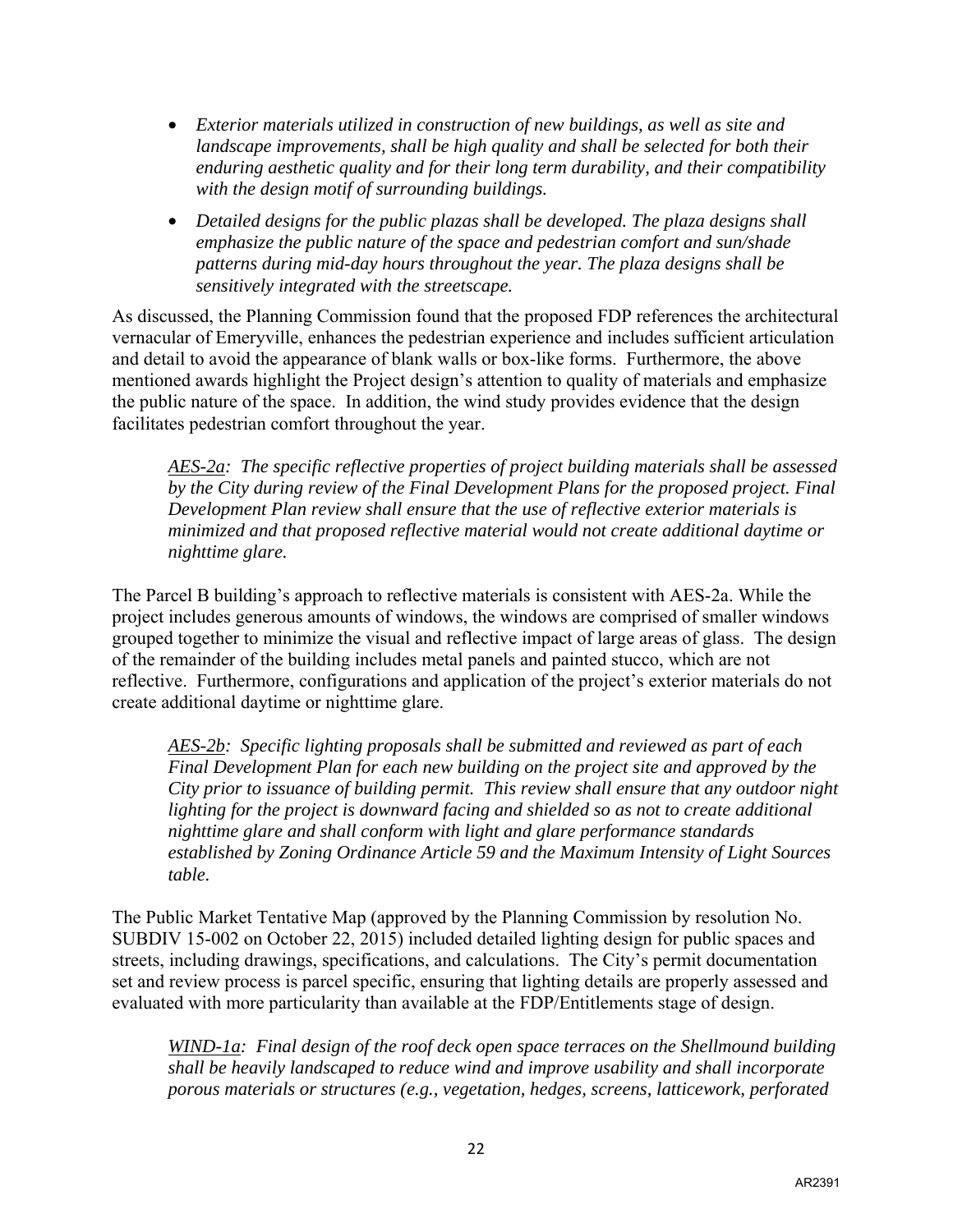*or expanded metal) which offer superior wind shelter compared to solid surfaces. Outdoor furnishings, such as tables shall either be either weighted or attached to the deck.*

This mitigation measure does not apply to Parcel B, since it does not include roof deck open spaces. Section IV(B) above includes a thorough discussion of the ample wind impact analysis that has been conducted.

*WIND-1b: Scale model wind tunnel or computerized computational fluid dynamics testing shall be conducted to determine how strong winds will be through the fourth floor breezeway between the Amtrak pedestrian bridge to the west side of the building. If winds through the breezeway exceed 36 mph, the breezeways design shall be altered to reduce wind speeds below this threshold. Alternatively, to avoid testing, the design of the breezeway could be altered with the addition of glazing at the west side opening. Testing or design modifications would reduce this impact to a less-than-significant level.* 

This mitigation measure does not apply to Parcel B, since it refers to the breezeway between the Amtrak pedestrian bridge and the west side of the building, which relates to the Parcel A building. Section IV(B) above includes a thorough discussion of the ample wind impact analysis that has been conducted. In fact, the RWDI computerized wind tunnel testing shows that when the project is modeled there were no locations around the vicinity of the Project site that exceed 36 mph. (RWDI Pedestrian Wind Study, Table 1). The Project actually eliminates one exceedance that occurs under existing conditions. (*Id.*)

*WIND-1: (Main Street and Reduced Main Street alternatives): Final design of the buildings constructed on the Shellmound and UA Cinema building sites shall be subject to review by a qualified wind consultant. The design review shall evaluate the architect's employment of one or more of the following design guidelines to reduce wind impacts to a less-than-significant level:* 

- *West or southeasterly building faces shall be articulated and modulated through the use of architectural devices such as surface articulation, variation, variation of planes, wall surfaces and heights, as well as the placement of step-backs and other features.*
- *Utilize properly-located landscaping to mitigate winds. Porous materials (vegetation, hedges, screens, latticework, perforated or expanded metal) offer superior wind shelter compared to a solid surface.*
- *Avoid narrow gaps between buildings where westerly or southeasterly winds could be accelerated.*
- *Avoid ''breezeways'' or notches at the upwind corners of the building.*

*Wind tunnel or computerized computational fluid dynamics testing shall be required if a review of the final architectural design of the proposed mid-rise buildings is insufficient to determine whether the buildings would result in adverse wind impacts. Testing shall be used to determine if wind accelerations generated by the structure could reach hazardous levels and to develop design modifications that would reduce impacts to a less-than-significant level*.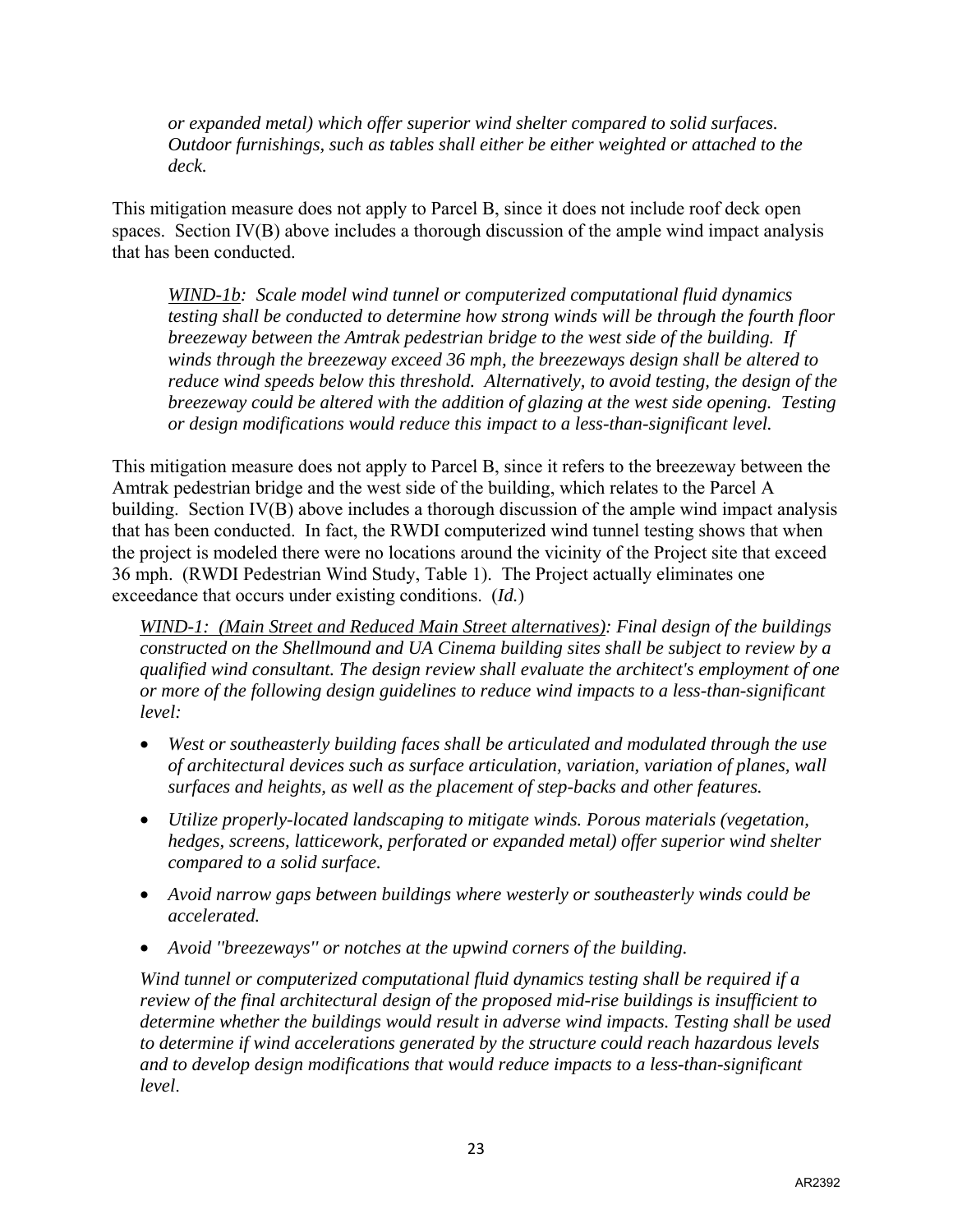The discussion in Section IV(B) above explains how the wind mitigation measures and conditions of approval have been satisfied with the qualified wind consultant review of the Project as well as the computerized wind tunnel testing. That discussion, and supporting technical analysis, demonstrates that the Project structure would not result in hazardous wind levels.

## *SHADE-1: (Main Street and Reduced Main Street Alternatives): No mitigation measure is available to reduce this impact to a less-than-significant level.*

As described in the Environmental Checklist, the Final EIR concluded that the Final EIR project would result in a potentially significant impact to shade and shadow on public places throughout the Project site as a result of the sizeable increase in development. (Marketplace Final EIR, pp. 132-133). This impact was found to be significant and unavoidable because reducing the impact would involve undertaking a major reconfiguration of the project. (Marketplace Final EIR, p. 133). The Marketplace EIR did not find any feasible ways to mitigate impacts and, therefore, a Statement of Overriding Considerations was adopted acknowledging the significant and unavoidable shade impact. (*See* Ordinance 08-044, Exhibit D). Nonetheless, shadow studies were conducted as part of the Parcel B FDP process. (*See* January 25, 2019 Planning Commission FDP hearing materials, Sheet A2.10).

All of the reasons discussed above, therefore, support the environmental analysis conducted to date. In response to the Appellant's comment that there is a fatal flaw in the environmental analysis, that is simply not true. Appellant references the text of the Environmental Checklist that says the proposed Parcel B FDP Project is smaller than the PDP Project, noting that the PDP allowed development up to 120 feet, that the Parcel B is proposed at 113 feet and that aesthetic impacts would be similar. Section III above includes a long discussion of the interpretation of the PDP, including the numeric height standard in the PDP "not to exceed 120 feet." As the PDP did not distinguish between the northern and southern end of the parcel it is a reasonable interpretation that the 120 foot height standard applies to the entire Parcel B and that the proposed 113 foot tall building is shorter than the allowed 120 feet allowed under the PDP without additional environmental analysis

Even acknowledging that the northern portion of the proposed Parcel B FDP extends higher than as shown in the *un*dimensioned PDP plans, this does not result in any new significant impacts. First, the Kimley Horn traffic analysis considered the total square footage of the proposed Parcel B FDP and found no new significant impacts. (*See* Exhibit F).

As identified above, state law provides that aesthetic impacts may not be considered significant impacts for this project under CEQA. Thorough design analysis, including ample findings by the Planning Commission, has found no impacts. Computerized wind tunnel testing has found no significant impacts will result from the current proposal. Shade impacts were already identified as significant and unavoidable in the Marketplace EIR. Therefore, the Appellant's contention that more CEQA analysis is required is incorrect.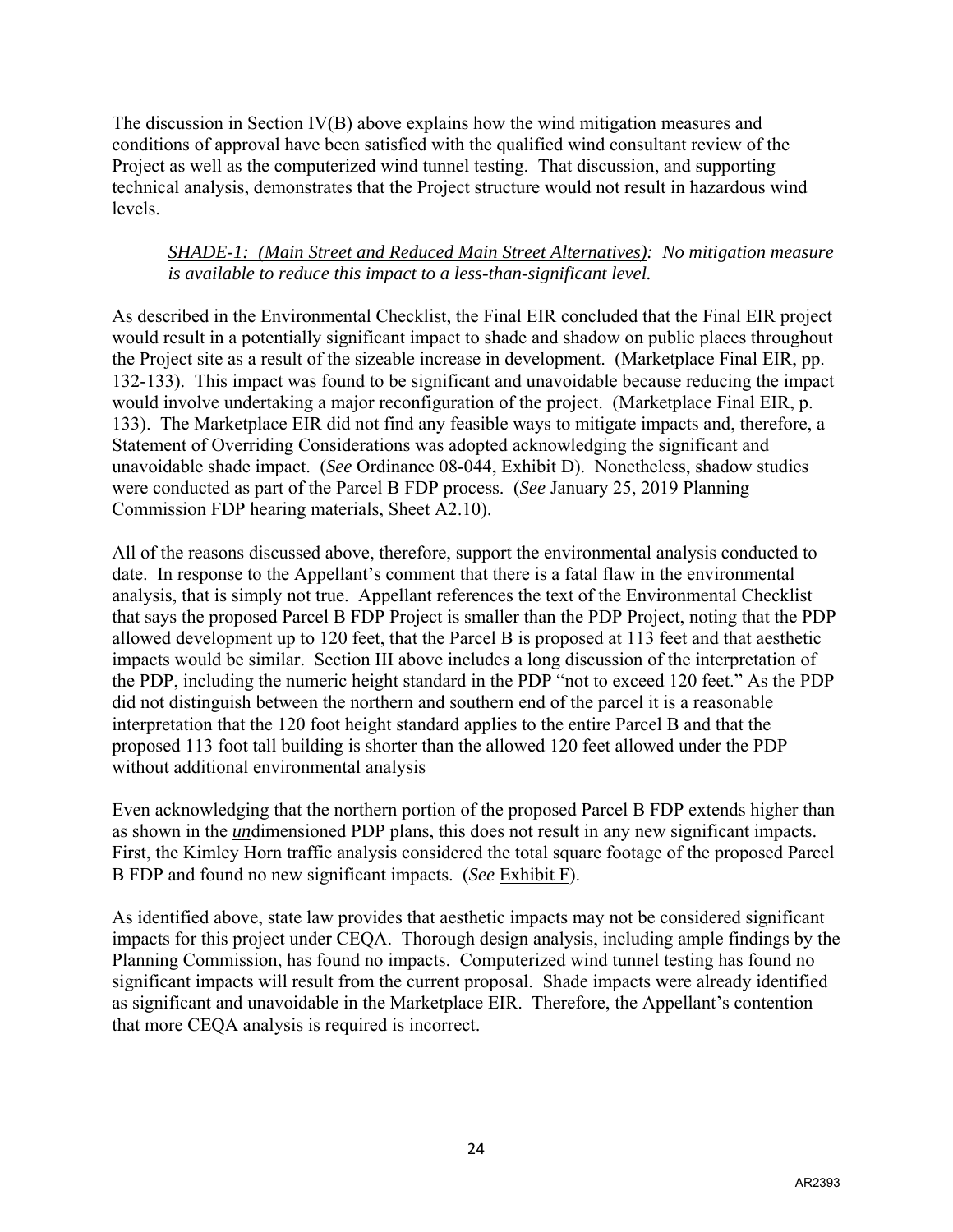# *D. Private Views are Not Legally Protected Here*

Finally, while not directly addressed in the Appellant's letter, we feel compelled to address what may be the Appellant's concern – views. What is telling about the Appellant's proposed alternatives is that both alternatives provide a better sightline from the Appellant's building to the San Francisco Bay. Private views are not protected under CEQA. *Bowman v. City of Berkeley* (2004) 122 Cal. App. 4th 572, 586 ("obstruction of a few private views in a project's immediate vicinity is not generally regarded as a significant environmental impact"); *Ocean View Estates Homeowners Assn. v. Montecito Water District* (2004) 116 Cal. App. 4th 396, 401; *Mira Mar Mobile Community v. City of Oceanside* (2004) 191 Cal. App. 4th 477, 492-93. Pursuant to CEQA Appendix G, in urbanized areas, compliance with zoning regulations regarding scenic quality is the only relevant question.

The CEQA Guidelines (specifically Appendix G) were recently amended to limit the review of aesthetics because, as the Natural Resources Agency explained, "[b]oth federal and state courts have struggled with the issue of precisely what questions related to aesthetics are relevant to an analysis of environmental impact." (Natural Resources Agency, Final Statement of Reasons for Amendments to the State CEQA Guidelines (Nov. 2018) at 66). As the court in *Bowman* noted, "Virtually every city in this state has enacted zoning ordinances for the purpose of improving the appearance of the urban environment. . . . While those local laws obviously do not preempt CEQA, . . . [aesthetic issues such as private views] are ordinarily the province of design review, not CEQA." (*Bowman*, 122 Cal. App. 4th at 593). To that end, CEQA analysis of environmental impacts pursuant to CEQA Guidelines Appendix G is now limited to assessing compliance with zoning regulations.

The Emeryville Planning Regulations do not have a view or light protection ordinance as is the case in some other cities. Rather, conformance with the PDP is the relevant issue under the Emeryville Planning Regulations. (Zoning Code 9-7.1004(b)). As discussed throughout, the project is consistent with the PDP. Additionally, there is no common law right to views, air or light. (*Venuto v Owens-Corning Fiberglas Corp*. (1971) 22 CA3d 116, 127 (California courts' rejection of an implied or inherent right to a view or to light and air across another's property is based on a public policy that favors using real property over keeping it vacant for the sake of another's view).) And finally, Appellant has no contractual private right to views. Specifically, the Appellant has no view or solar easement and no CC&Rs.

## **VII. The Proposed Design Alternatives are Not Feasible**

The Appellant's alternatives are problematic for a number of reasons.

## *A. Financial Infeasibility*

Primarily, the alternatives are cost-prohibitive and are not counterbalanced by any additional revenue generating space/use.

At the Continued May 14th Hearing, Commissioner Young stated he looked at the proposal "pretty deeply" and found that the cost to regain the space would be "intense." He "can't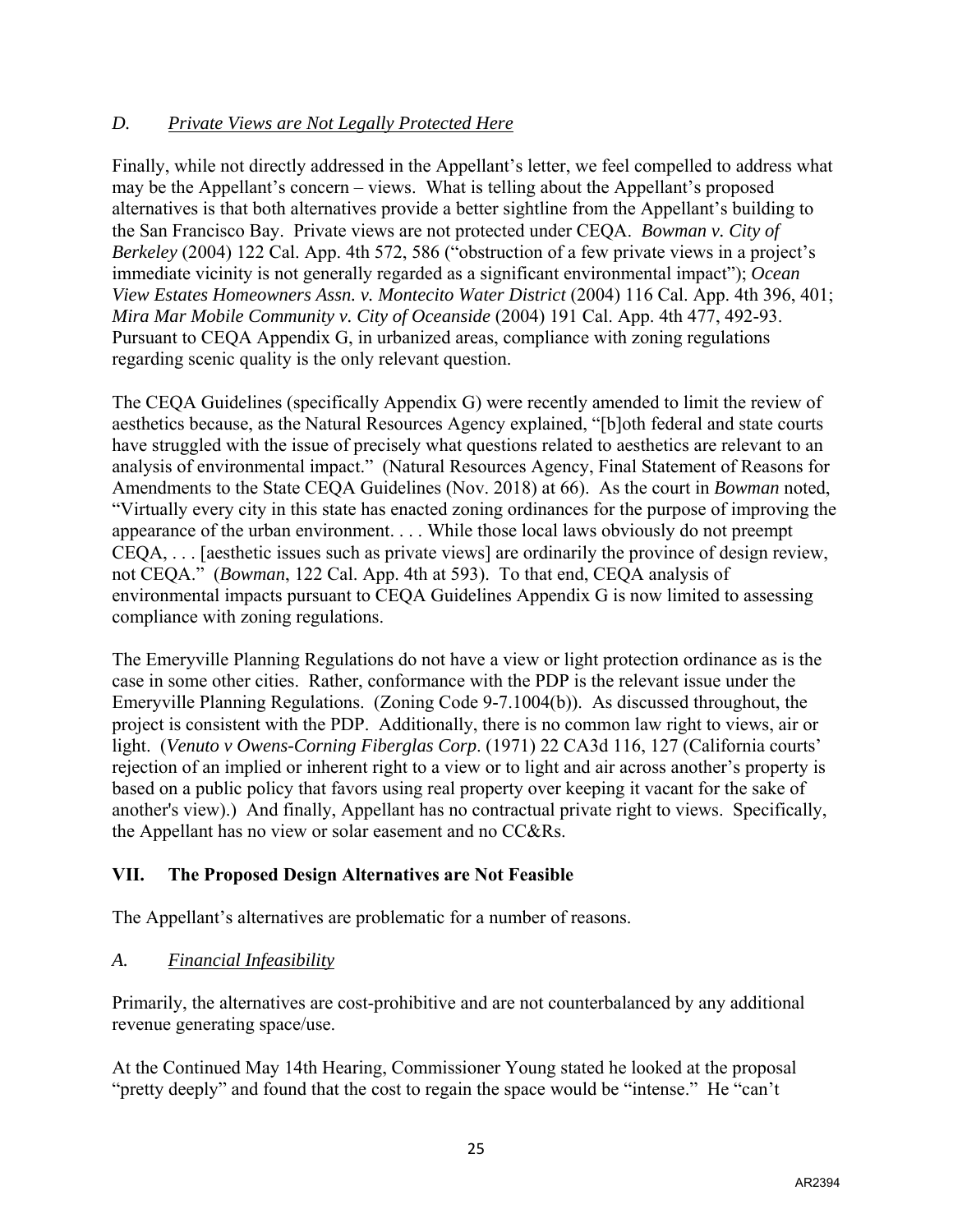imagine it going another direction unless there's somehow a huge amount of funds that are going to be able to pull this off to make the underground parking work [and] lower the building a couple of layers into the soil."

Option 1 reduces parking from 565 spaces to 460 spaces. This option is not feasible since the Parcel B parking is a critical piece of the overall project puzzle and must provide parking not only for the research & development uses and retail uses on Parcel B, but also the approved housing on Parcel A and the Food Hall customers. Reducing the parking so drastically would threaten the viability of the entire mixed use project. Again, since the Appellant has not taken issue with the amount of parking in the FDP proposal, it is not clear what this alternative accomplishes, other than perhaps better preserving views, which is not a protected right.

Option 1A relies on below-grade parking. As the Appellant well knows, underground parking is typically cost-prohibitive. In fact, when the Berkeley City Council recently suggested that Wareham provide underground parking for its medical office project located at 621 10th St., so as to not displace existing businesses at the project site, Wareham responded that doing so would be too costly and would delay the project. Wareham estimated that moving parking underground would cost approximately \$55,000 to \$65,000 per space. According to Wareham, underground parking, while feasible, was not a viable option.<sup>9</sup>

Furthermore, the design concepts proposed by DGA would result in significantly higher costs and lower revenue potential for the following reasons:

- Below-grade parking is infeasible or extremely cost prohibitive given the soil characteristics and adjacency to railroad tracks.
- Reducing parking below the proposed amount would violate leases of the existing Public Market and Marketplace Office tenants. (Note that the overall parking counts for the Marketplace Project fall within Emeryville Planning Code and well below the national or regional average for a mixed-use project of this type.)
- The shorter building podium reduces the length of ground floor retail and results in a longer "gap" between buildings which would discourage continuous shopping. (Note that the approved PDP had no gap between buildings.)
- The reduced office floorplates would not garner the same appeal in the market as the proposed office plates, which at est. 50,000 sq. ft. are very in demand by tech and research firms across the Bay Area.
- The reduced office plates result in a higher exterior facade to floor ratio, further driving up costs.

# *B. Design Critiques*

From an aesthetic perspective, Hart Howerton's review of both options found that the glass boxes, which have no relation to their parking garage bases, could not sustain the same level of design critique that Mr. Heller and DGA applied to the approved Parcel B building. Both options would also fail to meet the General Plan's Urban Design Policies and the design related

 $\overline{\phantom{a}}$ 9 Emilie Raguso, *Berkeley Kaiser Permanente Offices Could Open by 2021 After Council Vote Tuesday*, BERKLEYSIDE (May 1, 2019, 6:25 A.M.), https://www.berkeleyside.com/2019/05/01/kaiser-permanente-could-openby-2021-after-berkeley-council-vote-tuesday.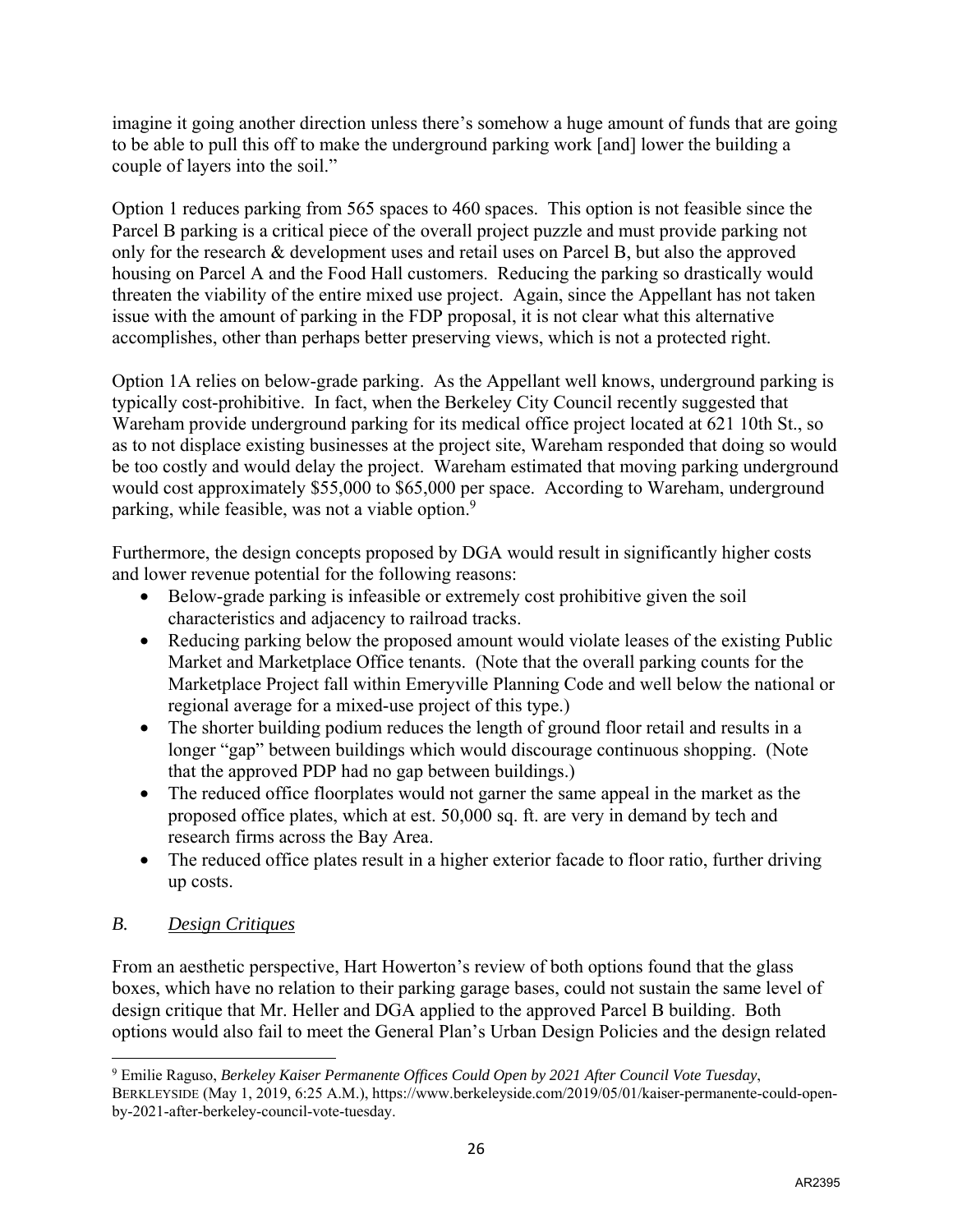conditions of approval. In fact, Hart Howerton finds that Mr. William's own critique perfectly describes the Appellant's proposed alternative design:

- "The proposed structure does not adequately reference and is not visually compatible with surrounding existing industrial buildings, or approved mixed use buildings on Parcels A, C and D."
- "Parcel B does not take any cues from industrial buildings in Emeryville."
- "This project lacks vitality, variety and architectural detail. The retail is nominally differentiated from levels above but the lack of variety in massing, and the relentless repetition of same size structural bays creates a monotonous pedestrian experience."
- "The primary form of this design is a box;  $\dots$ "
- "The overall length and height of this design visually segregates the Emeryville Public Market from the Amtrak Station and all development east of the railroad tracks."
- "The design lacks articulation that diminishes or modulates the massive scale of the East and west Facades."

# *C. Parcel B Benefits in Comparison*

In contrast, at the Continued May 14th Hearing, Commissioner Keller detailed the ways in which the Parcel B FDP adds value to Emeryville. "This project as before us continues the intention of the 2008 PDP, while providing our best chance in today's economy of supporting existing businesses in the Public Market; while creating the interest, draw and excitement to attract new retail and food services in the Public Market and the greater neighborhood. Everything about the Public Market, including Parcel B project, improves the pedestrian experience and the aesthetics of Emeryville. I'm astonished that Wareham, being the developer that they are, somehow missed the new benefits, so I'll list them. On the subject of transit, we have new bus stops with shelters [and] new AC transit routes, such as the 29 and the 36. For cycling, there are new green bike lanes, new bike racks and the addition of bike share. In open space, we have added nearly a half-acre to Christie Park and for the pedestrians, sidewalk stop signs to slow traffic and several new cross-walks all which greatly, greatly, contribute to the improved quality of life [of Emeryville]."